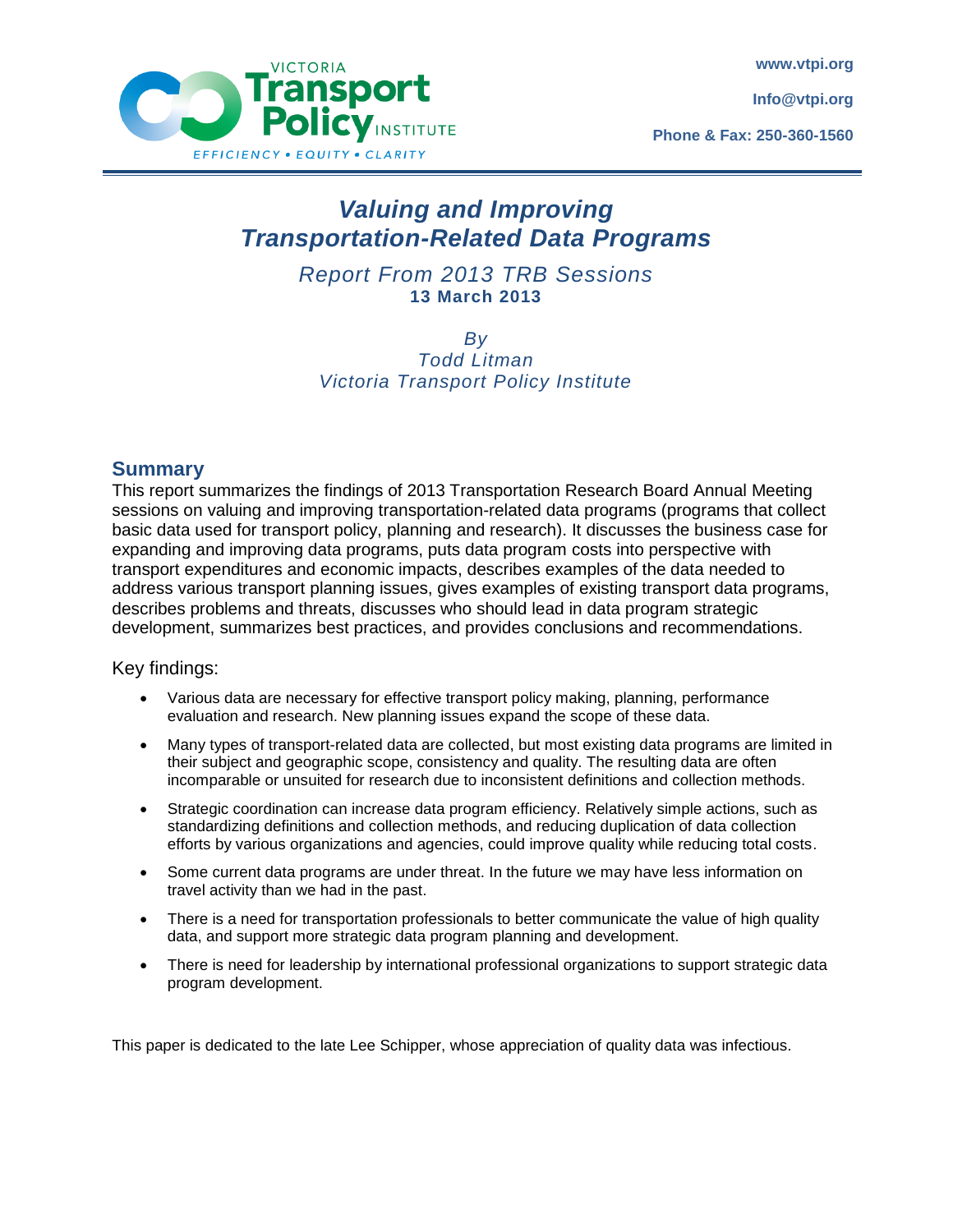# **Introduction**

Properly organized data provides information suitable for research, which creates knowledge that supports wise decision-making, as described below. This is the key to effective planning.

| <b>Role Of Data In Wise Decision-Making</b>                                                            |
|--------------------------------------------------------------------------------------------------------|
| Data (also called Statistics and Factoids)                                                             |
| Specific information reported without context                                                          |
| (e.g. vehicle-miles-traveled (VMT), traffic speeds, and traffic fatalities)                            |
| <b>Information</b>                                                                                     |
| Organized and comparable data, suitable for research                                                   |
| (e.g. statistical analysis of relationships between VMT, traffic speeds and traffic fatalities)        |
| <b>Knowledge</b>                                                                                       |
| Abstract, organized and transferable, suitable for decision-making                                     |
| (e.g. models that predict how planning decisions would affect travel conditions, activity and impacts) |
| Wisdom                                                                                                 |
| Ability to understanding and apply knowledge. Considers context and values.                            |
| (e.g. decision-makers ability to determine what policies and planning decisions are optimal,           |
| balancing multiple planning objectives and reflecting a community's needs and values).                 |

Effective transport planning requires diverse, quality data, such as those listed below. Quality data must be suitably comprehensive, accurate, consistent, transparent, frequent and available, as summarized on the following page. New planning issues are expanding the types of data needed.

| ravie i<br><b>Examples Of Transport-Related Data</b> |                                          |                                                |                                                   |  |  |  |
|------------------------------------------------------|------------------------------------------|------------------------------------------------|---------------------------------------------------|--|--|--|
| <b>Facilities and</b><br><b>Services</b>             | <b>Activities</b>                        | <b>Impacts</b>                                 | <b>Land Use</b>                                   |  |  |  |
| Road and railroad supply<br>and quality              | Vehicle ownership (by type)<br>and user) | Transport facility and<br>service expenditures | Density and mix<br>Various measures of            |  |  |  |
| Parking supply and price                             | Vehicle travel (by type,                 | Household transport                            | accessibility                                     |  |  |  |
| Public transit service supply                        | purpose and location)                    | expenditures                                   | Portion of land devoted                           |  |  |  |
| and quality                                          | Freight transport                        | Traffic accidents and                          | to transport facilities                           |  |  |  |
| Walking and cycling facility                         | Person travel (by mode,                  | casualties by mode                             | Land valuation (as                                |  |  |  |
| supply and quality                                   | purpose and location)                    | Energy consumption                             | impacted by transport<br>facilities and services) |  |  |  |
| Port and airport size and                            | Mode share                               | Pollution emissions and                        |                                                   |  |  |  |
| condition                                            | Non-motorized travel                     | exposure                                       | Costs and market values                           |  |  |  |
| Transport system                                     | Travel speeds and delay                  | Traffic and aircraft noise                     |                                                   |  |  |  |
| connectivity                                         | (congestion)                             | Transport quality for                          |                                                   |  |  |  |
| Accessibility indicators                             |                                          | disadvantaged groups                           |                                                   |  |  |  |

# *Table 1* **Examples of Transport-Related Data**

*This table lists various types of data needed for transport policy, planning and research.*

This report discusses the roles such data play in efficient planning and policy making, data program needs and gaps, and ways to better communicate the value of such programs. It summarizes three 2013 Transportation Research Board Annual Meeting sessions on these issues.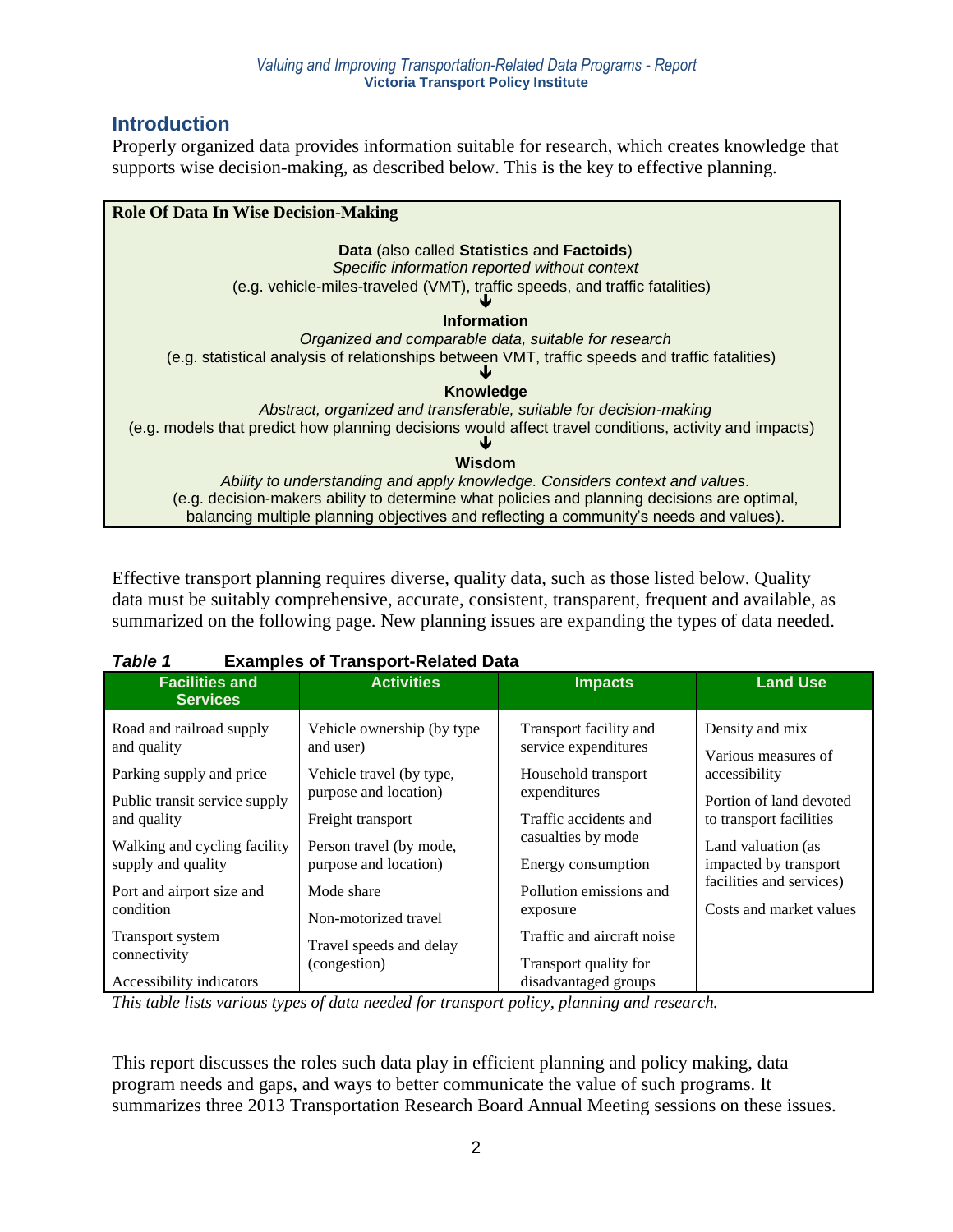**Defining Data Quality** 

- **Comprehensive.** An adequate range of statistics should be collected to allow various types of analysis.
- **Accurate.** The methods used to collect statistics must be suitably accurate.
- **Consistent.** Definitions and collection methodologies should be consistent between different sets.
- **Transparent.** The methods used to collect statistics must be accessible for review.
- **Frequent.** Data should be collected regularly.
- **Available.** Statistics should be available to users.

# **2013 TRB Annual Meeting Sessions**

Three sessions on transport data program valuation and optimization were held during the 2013 Transportation Research Board Annual Meeting, as summarized in the table below.

| I ANIC L<br>Pata Trogram Valuation and Dest Fractices 2015 The Meeting Oessions                                                                                                                                                                                                                                                                                                                                                                                                                                                                                                                                                                                                                 |                                                                                                                                                                                                                                                                                                                                                                                                                                                                                                                                          |                                                                                                                                                                                                                                                                                                                                                                                                                                                                                                                                                                                                                                                                                                                          |  |  |  |  |
|-------------------------------------------------------------------------------------------------------------------------------------------------------------------------------------------------------------------------------------------------------------------------------------------------------------------------------------------------------------------------------------------------------------------------------------------------------------------------------------------------------------------------------------------------------------------------------------------------------------------------------------------------------------------------------------------------|------------------------------------------------------------------------------------------------------------------------------------------------------------------------------------------------------------------------------------------------------------------------------------------------------------------------------------------------------------------------------------------------------------------------------------------------------------------------------------------------------------------------------------------|--------------------------------------------------------------------------------------------------------------------------------------------------------------------------------------------------------------------------------------------------------------------------------------------------------------------------------------------------------------------------------------------------------------------------------------------------------------------------------------------------------------------------------------------------------------------------------------------------------------------------------------------------------------------------------------------------------------------------|--|--|--|--|
| <b>Valuing Transportation-</b><br><b>Related Data, Session 458</b>                                                                                                                                                                                                                                                                                                                                                                                                                                                                                                                                                                                                                              | <b>Transport Data Program,</b><br><b>Development International</b><br><b>Best Practices, Session 798</b>                                                                                                                                                                                                                                                                                                                                                                                                                                 | <b>Transport Data Program</b><br><b>Development International</b><br><b>Best Practices, Session 824</b>                                                                                                                                                                                                                                                                                                                                                                                                                                                                                                                                                                                                                  |  |  |  |  |
| Todd Litman, Victoria Transport<br>Policy Institute. Moderator.<br>Nancy McGuckin, Travel Behavior<br>Analyst. Transport data, survey and<br>trend analysis expert.<br>Adie Tomer, Brookings Institute.<br>Demographic trend analysis expert.<br>Elizabeth Sall, Deputy Director for<br>Technology Services, San Francisco<br><b>County Transportation Authority</b><br>Rolf Schmitt, Deputy Director of the<br>Bureau of Transportation Statistics.<br>Responsible for municipal and MPO<br>transport planning, programming<br>and design.<br>Norm Steinman, Manager, Planning<br>and Design, Charlotte DOT.<br>Mike Wallace, Senior Associate,<br>Travel Forecasting Leader, Fehr &<br>Peers. | Sophie Punte, Clean Air Initiative<br>For Asian Cities Center. Transport<br>& Energy In Asia: Air Pollution And<br><b>GHG</b> Indicators For Countries And<br>Cities.<br>Jürgen Perschon, Executive<br>Director, European Institute for<br>Sustainable Transport (EURIST).<br>The TEST Project for Sub-Sahara<br>Africa transport data.<br>Dr. Adnan Rahman, Director,<br>International Division, Cambridge<br>Systematics. Data collection for<br>transport policy making and<br>planning in low and middle income<br><i>countries.</i> | Jose Barbero, InterAmerican<br>Development Bank Consultant.<br>South America transport data survey<br>and development program.<br>Cornie Huizenga, Sustainable Low<br><b>Carbon Transportation Partnership</b><br>(SLoCaT). The importance of better<br>transport data for sustainable<br>transport policy making at global,<br>regional and national scale.<br>Sujith Kollamthodi, head of<br>Ricardo-AEA Technology's<br>Sustainable Transport practice.<br>European approaches to transport<br>data collection and analysis for<br>strategic policy and impact<br>evaluation.<br>Francois Cuenot, Energy Analyst,<br>International Energy Agency.<br>Overview of the IEA Mobility Model<br>(MoMo) and its input data. |  |  |  |  |

| Table 2 |  |  | Data Program Valuation and Best Practices 2013 TRB Meeting Sessions |  |  |  |
|---------|--|--|---------------------------------------------------------------------|--|--|--|
|---------|--|--|---------------------------------------------------------------------|--|--|--|

*Three sessions concerning transport data program valuation and best practices were held during the 2013 TRB Annual Meeting. This report summarizes those sessions' conclusions.*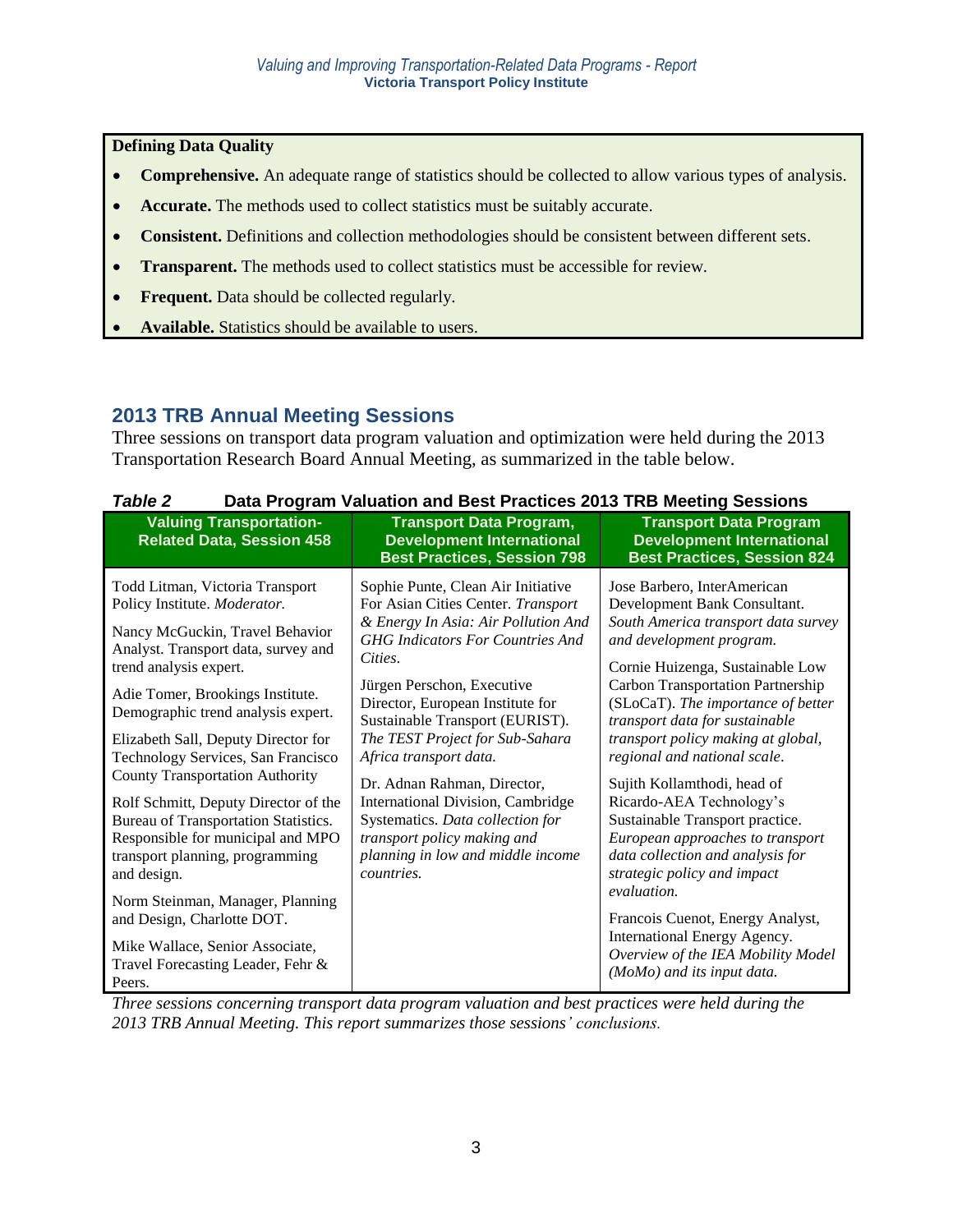# **A Business Case For Expanded and Improved Data Programs**

Transport data programs are often under pressure to reduce their scope to "essential" or "productive" data, for example to only collect the data needed to comply with current planning and performance evaluation requirements. However, there is a good case for expanded and improved data programs: We cannot predict which planning issues will become important, and what evaluation and research will be needed, for future policy and planning.

The older transport planning paradigm considered a relatively limited set of modes, impacts and transport system improvement options, and so only required relatively limited data set for evaluation and research. For example, conventional planning evaluates transport system performance primarily based on motor vehicle travel speed, operating costs, crash and pollution emission rates, but gives less consideration to other modes and accessibility factors, and other planning objectives and impacts. The newer planning paradigm considers a wider set of modes, accessibility factors, objectives and impacts, which require additional data for evaluation and research, as illustrated in Table 3.

|                         |                               | More Accessibility Factors > |                |                   |                             |                             |
|-------------------------|-------------------------------|------------------------------|----------------|-------------------|-----------------------------|-----------------------------|
|                         |                               | <b>Automobile</b>            | <b>Transit</b> | Non-<br>motorized | Road<br><b>Connectivity</b> | Geographic<br>accessibility |
|                         | Travel speed and delay        | Yes                          | Yes            | No                | Sometimes                   | Sometimes                   |
| Impacts                 | Safety and security           | Yes                          | Yes            | Yes               | N <sub>0</sub>              | N <sub>0</sub>              |
|                         | User costs and affordability  | <b>Yes</b>                   | Yes            | N <sub>o</sub>    | N <sub>o</sub>              | N <sub>0</sub>              |
|                         | Parking costs                 | No                           | No.            | No                | N <sub>o</sub>              | N <sub>0</sub>              |
| <b>More</b>             | Accessibility for non-drivers | No                           | Yes            | No                | N <sub>0</sub>              | N <sub>0</sub>              |
| $\overline{\mathbf{u}}$ | User comfort                  | Yes                          | No.            | No                | <b>NA</b>                   | <b>NA</b>                   |
|                         | Energy consumption            | Yes                          | Yes            | Sometimes         | Not usually                 | Not Usually                 |
|                         | Pollution emissions           | Yes                          | Yes            | Sometimes         | Not usually                 | Not Usually                 |
|                         | Land use impacts              | N <sub>0</sub>               | N <sub>0</sub> | No.               | N <sub>0</sub>              | N <sub>0</sub>              |
|                         | Public fitness and health     | N <sub>0</sub>               | N <sub>0</sub> | Sometimes         | N <sub>0</sub>              | N <sub>0</sub>              |

# *Table 3* **Scope of Conventional Planning Accessibility Factors and Impacts**

*Conventional planning considers a limited scope of modes and impacts. More comprehensive and integrated planning considers additional modes, impacts and options, which requires additional data.* 

In many situations, this additional data can be provided with relatively modest incremental costs. With strategic development the necessary data can be collected with modest additional costs. For example, most cities regularly perform roadway condition and travel activity surveys; with modest additional cost these existing programs can collect more detailed data on non-motorized facility conditions and travel activities. By standardizing definitions and collection methods, multiple survey results can be integrated and compared.

Will "big data" save the day? In recent years some new information has become available through creative use of data sets, such as vehicle traffic flow information from vehicle GPS data, and personal travel activity from mobile telephone location data. This is useful but does not provide the full set of information needed for planning purposes, and is often costly to obtain.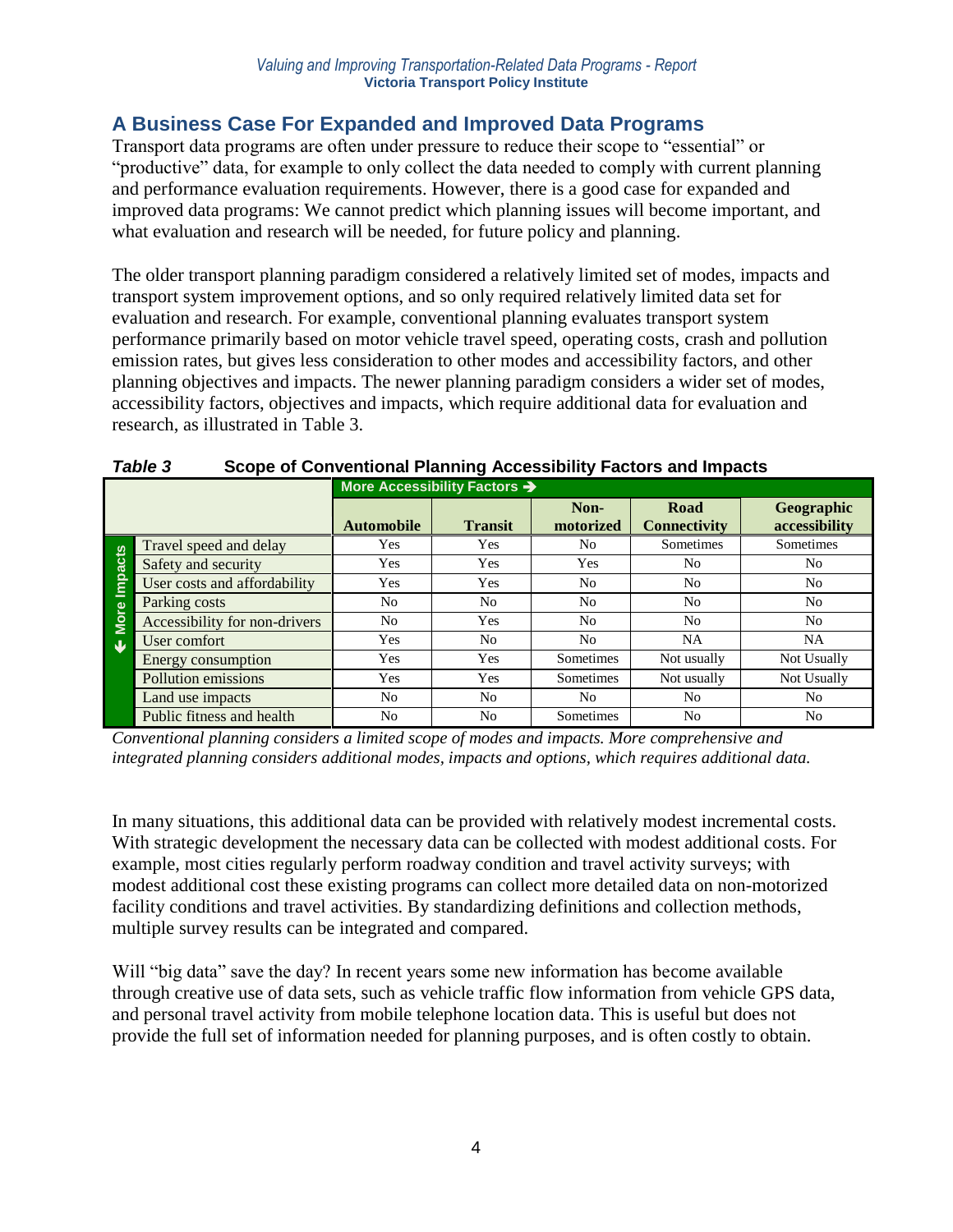# **Data Program Costs**

Data programs are threatened by the perception that they are costly. However, their costs are small compared with total transport expenditures and economic impacts. Data program funding can provide large economic returns if they just modestly increase transport system efficiency. For example, U.S. transport data program expenditures probably total about a half-billion dollars annually (see box below) compared with approximately 150 billion dollars that governments spend on surface transport facilities and services, more than one trillion dollars consumers spend on vehicles and fuel, which influences several trillion dollars worth of travel time, property development, accidents and environmental impacts.



This indicates that for each dollar spent on transport data programs, governments spend hundreds of dollars on transport facilities and services, consumers spend thousands of dollars on vehicles and fuels, and tens of thousands of dollars worth of economic impacts are influenced. If improved transport data can result in more efficient and responsive planning, the incremental savings and benefits can offset incremental program costs many times over.

## **Estimated U.S. Surface Transport Data Program Expenditures**

- *Federal.* The Bureau of Transportation Statistics budget totaled \$25 million in 2012 and \$38 million in 2013 (USDOT 2012). Assuming this represents half of total U.S. agency spending on transport data, federal expenditures are probably less than \$100 million.
- *State.* Assuming state departments of transportation spend on average \$1 million annually on internal statistics programs and a similar amount on contracted services, they spend about \$100 million.
- *Local and Regional.* Metropolitan Planning Organizations typically commission a travel survey every four or five years costing a few million dollars. Local governments also commission travel surveys, parking studies and GIS data collection programs that typically cost a tens or hundreds of thousands of dollars each. Assuming that 100 large metropolitan regions spend \$1 million annually, and 500 smaller regions and cities spend \$200,000 annually on average, this totals \$200 million annually.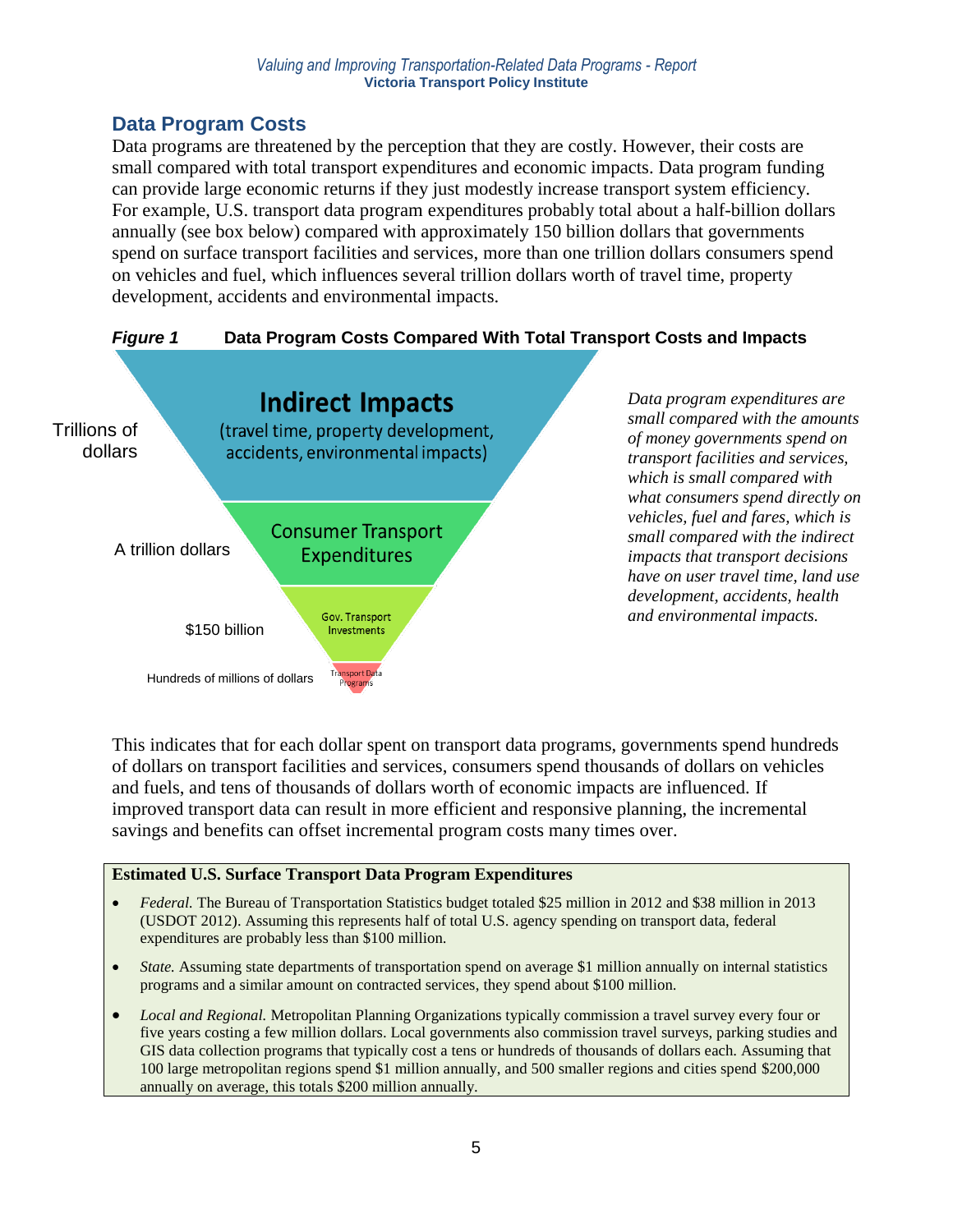## **Planning Issue Examples**

*Below are examples of new transport planning issues and their analysis data needs.*

### *Transportation Health Impacts*

#### **Issue**

Public health professionals are increasingly concerned about the health problems that result from physical inactivity, and therefore the value of transport systems that encourage walking and cycling for both utilitarian and recreational travel. To integrate this objective into transport planning requires research to determine active transport demand (who, when and where people want to walk and bicycle), and how transport planning decisions affect non-motorized activity.

#### **Data Requirements**

This research requires detailed and integrated data on travel activity (how and how much people travel), demographic factors (age, employment status, income, physical ability), transport system (sidewalk, crosswalk, bikepaths/lanes, roadway connectivity, traffic speeds, fuel price, transit fares, etc.) and land use (density, mix, parking supply and price), health impacts (body weight, cardiovascular disease, diabetes, etc.).

#### **Data Availability and Improvement Options**

Many current travel surveys undercount non-motorized travel activity because they overlook or undercount short trips, off-peak and non-commute travel, recreational travel, and walking links of automobile and public transit trips. Most communities incorporate sidewalk, bike path and land use conditions into their geographic information system (GIS) databases, but these are often incomplete. Health data are available but seldom available at fine-grained geographic scales.

### *Transportation Affordability*

### **Issue**

*Affordability* refers to whether essential service costs are within lower-income household budgets, often defined as less than 16% for transport or less than 45% for transport and housing combined. This analysis requires understanding both current household expenditures and possible latent demand for affordable transport options (changes in travel activity and costs from improved walking, cycling, public transport, and more affordable housing in accessible areas).

#### **Data Requirements**

Integrated information on transport quality and prices measured relative to household expenditure budgets by income classes, such as walking and cycling conditions, transit fares, and vehicle ownership and operating costs, relative to lower-income household budgets, plus actual household expenditure data by income class.

#### **Data Availability and Improvement Options**

Most communities have some data on non-motorized travel conditions, but it is usually incomplete. Transit fare data are available. Some vehicle cost data are available, but widely-used data, such as the automobile association vehicle cost estimates, represent newish vehicles (the first six years of vehicles' operating costs) which has higher depreciation and insurance costs, and lower repair costs than the overall fleet average. Some countries perform household expenditure surveys which disaggregate by income class, but results are seldom reported by geographic area, such as by city or neighborhood. There is little information on latent demand for affordable modes, making it difficult to predict which policies will achieve real affordability.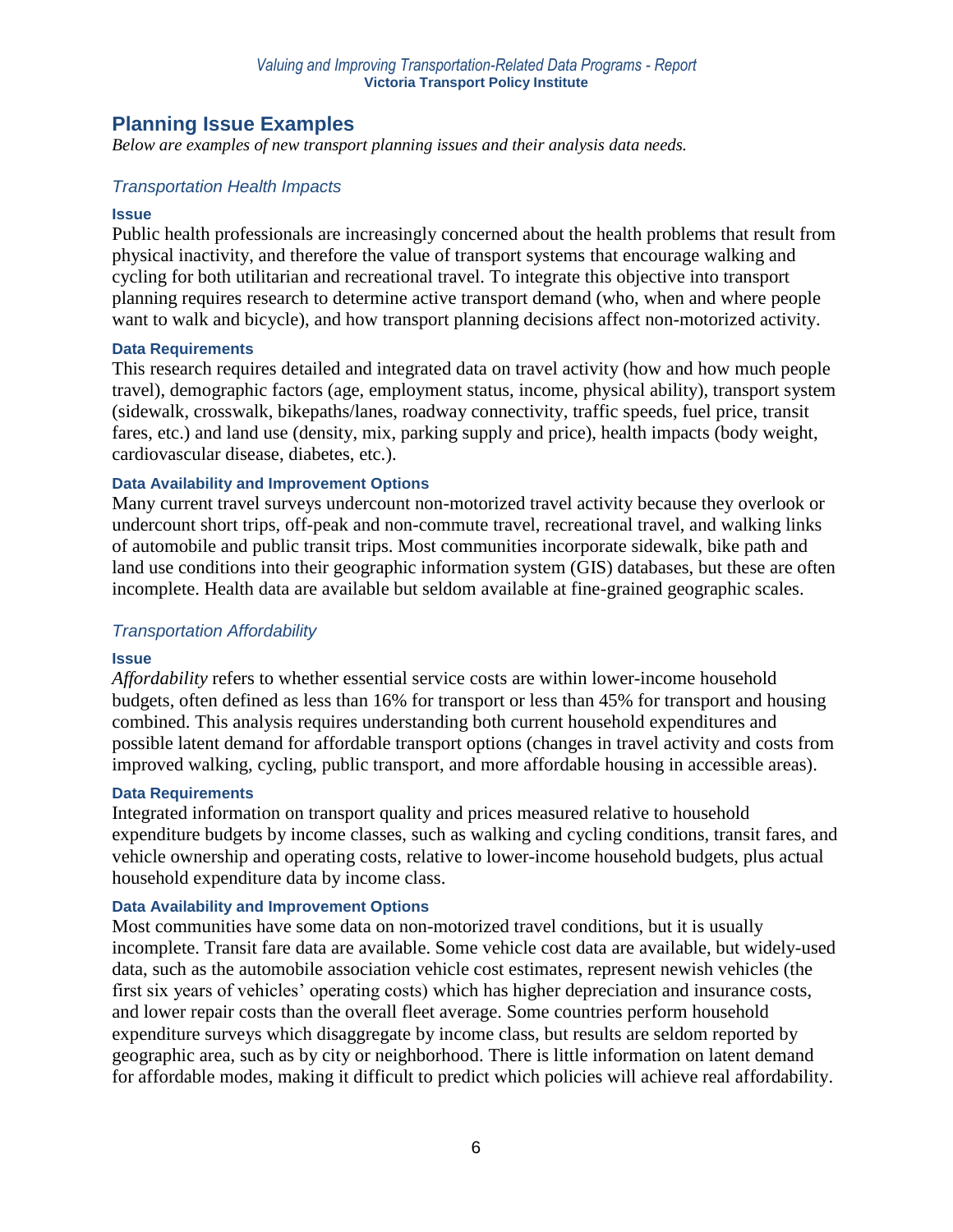## *Parking Planning*

### **Issue**

Most communities have parking congestion problems. The conventional solution is to impose minimum parking requirements on new development and to incorporate parking lanes on urban roads. These solutions are expensive (a typical urban parking space has a \$500 to \$1,500 annual costs) and encourages vehicle ownership and use, and sprawled development. Increasingly, communities are looking for more cost efficient and integrated parking management strategies.

#### **Data Requirements**

Efficient parking planning requires comprehensive data on parking supply (number of on- and off-street parking spaces in each area), price, utilization (when and where parking spaces are occupied) and demand (how much parking travelers would use at various regulations and prices).

### **Data Availability and Improvement Options**

Most communities sponsor parking supply and utilization studies, either directly or requiring developers to commission such studies. However, few studies are comprehensive (most only measure a subset of total parking spaces in the study area, and they often have only limited price and utilization data), methodologies are inconsistent between studies, and the results are seldom conveniently available, so the data are unsuited for research purposes. Parking data quality could improve if professional organizations, such as the Institute of Transportation Institute or the American Planning Association established standard parking study methodologies.

### *Comprehensive, Accessibility-Based Planning*

### **Issue**

Conventional transport planning is *mobility-based*, it assumes that "transportation" primarily means motor vehicle travel and evaluates transport system performance based primarily on automobile travel conditions, such as average traffic speed, congestion delays and operating costs. This overlooks other modes and other accessibility factors, such as walking and cycling conditions, roadway connectivity, and land use density and mix. More comprehensive, *accessibility-based* planning expands the range of impacts and options considered in planning, which can lead to more efficient and equitable planning decisions.

### **Data Requirements**

Comprehensive, accessibility-based planning requires data on the quality of travel by various modes (sometimes called *multi-modal level-of-service*), including supply and quality of sidewalks, crosswalks, bikelanes, vehicle traffic speeds, public transit supply, transit comfort and speed, road and path connectivity, plus land use density and mix. Research requires that all of these be available and integrated, for example, using the same geocoding and databases.

### **Data Availability and Improvement Options**

Most communities have good data on roadway facilities and conditions (roadway conditions and motor vehicle level-of-service) and some transit service factors (coverage, frequency, speed, reliability, and sometimes crowding), but few have all the data needed for non-motorized transport service evaluation, or for efficiently evaluating roadway network connectivity and land use accessibility (for example, the increased number of services and jobs accessible to residents in an area from a change in pathway or roadway design, transit service supply, or land use development patterns). Comprehensive, accessibility-based planning requires an integrated set of transport and land use data; since some of this information is already collected, data quality can often be improved with incremental expansion and improvement to existing data programs.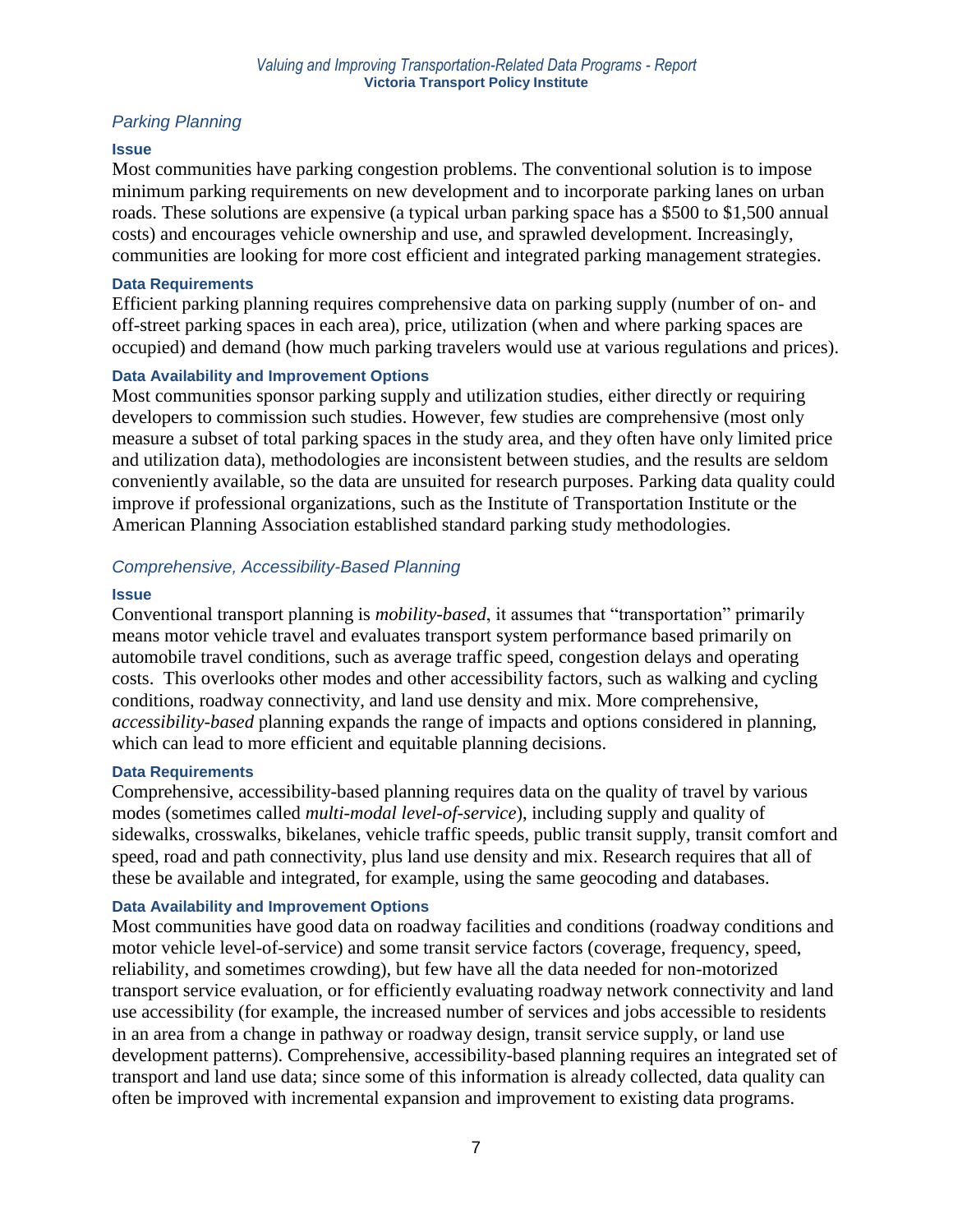### *Innovative Congestion Reduction Strategies*

#### **Issue**

Traffic congestion is significant urban transport problem. The conventional solution is to expand roadways, but this is costly, and by creating barriers to pedestrian travel, inducing additional vehicle travel and stimulating urban sprawl, exacerbates other transport problems. Many communities are considering innovative congestion reduction strategies such as bus lanes, efficient road and parking pricing, and more connected road networks.

#### **Data Requirements**

Conventional planning tends to evaluate congestion based on the intensity of delay (the reduction in automobile traffic speeds). In contrast, accessibility-based planning evaluates congestion based on per capita congestion delays, which accounts for the delay reduction that occurs to people who shift from automobile to alternative modes, or from road network and land use changes that reduce trip distances.

Evaluating innovative congestion reduction strategies requires measuring existing traffic congestion problems and modeling the congestion reduction impacts of changes in the quality of alternative modes and mode shifts, pricing reforms, and changes in roadway connectivity. This includes data on vehicle traffic speeds and delays, per capita travel times and congestion delays, effects of pricing, and roadway network traffic.

### **Data Availability and Improvement Options**

Most developed country cities have transport data and models that measure roadway travel speeds and congestion delays, and the impacts of transit service improvements, but few current models can effectively evaluate the full impacts of roadway expansion (they tend to underestimate generated and induced travel effects) and the incremental costs that result, or the full benefits of improving alternative modes, more efficient pricing, or increased roadway connectivity. This requires detailed data on traffic conditions (travel speeds and delays) and transport demand and activity (how and how much people will travel under various conditions and prices), including information on the mode shifting that will result from changes in the quality of alternative modes, prices and roadway networks.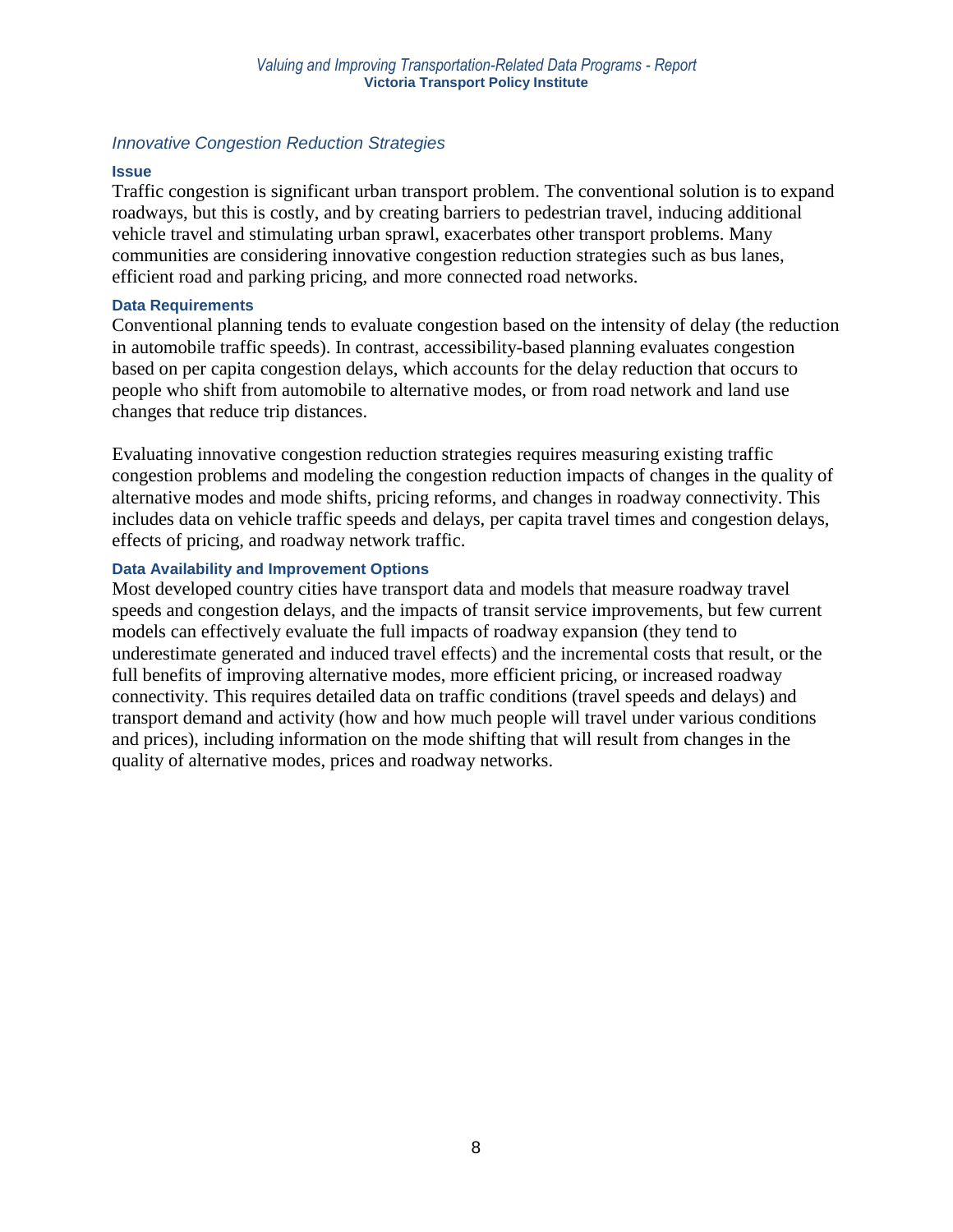# **Examples of Transport Data Programs**

Various transport data programs exist. Most counties collect official statistics, which international organizations integrate into multi-country and multi-city data sets suitable for comparison and analysis. National data program quality varies, particularly in developing countries which often have limited resources and capacity, so some international organizations are helping governments improve their data programs. Many international organizations focus on a particular transport mode, impact, user group or geographic area.

Below are useful examples of existing transport data programs and their key lessons.

## *Air Quality Asia Emissions Database [\(www.cleanairinitiative.org\)](http://www.cleanairinitiative.org/)*

The *Knowledge Partnership for measuring Air Pollution and Greenhouse Gas Emissions in Asia* aims to help policy makers, development agencies and other stakeholders have better access to air quality and climate change data for policy making and planning purposes. This initiative developed methodologies and guidelines for collecting air pollution and GHG emission data suitable for analysis and comparison. It covers road transport and electricity generation in 13 countries and 23 cities. This project included development of a 154-page technical document, *Guidelines for Development, Measurement, and Use*, which explains exactly how the various statistics should be collected and analyzed.



*Lessons Learned.* This indicates that non-government organizations can help create national data programs and improve data quality.

## *Australian Transportation Data Action Network [\(www.nss.gov.au/transportmetadata\)](http://www.nss.gov.au/transportmetadata)*

The ATDAN is an interagency network, managed by the Australian Standing Council on Transport and Infrastructure (SCOTI), which coordinates a national effort to organize and improve transport data. It began in 2008 with the establishment of a Strategic Research and Technology Working Group (SRTWG) with a mandate to enhance the delivery of evidence-based policy and support transportation efficiency and effectiveness improvements. The SRTWG identified the need to improve data collection scope, relevance and quality. Through a series of consultation sessions and a national workshop with transport data stakeholders, the SRTWG identified national strategic transportation data needs and priorities. This work informed the development of the Transportation Data Action Plan.



ATDAN maintains a website, Transmet, which provides access to various meta-data sets. The goal is to progressively add more metadata sets to the website.

*Lessons Learned.* This is an example of strategic transport data program planning which can efficiently organize various data sets and improve data quality for one jurisdiction.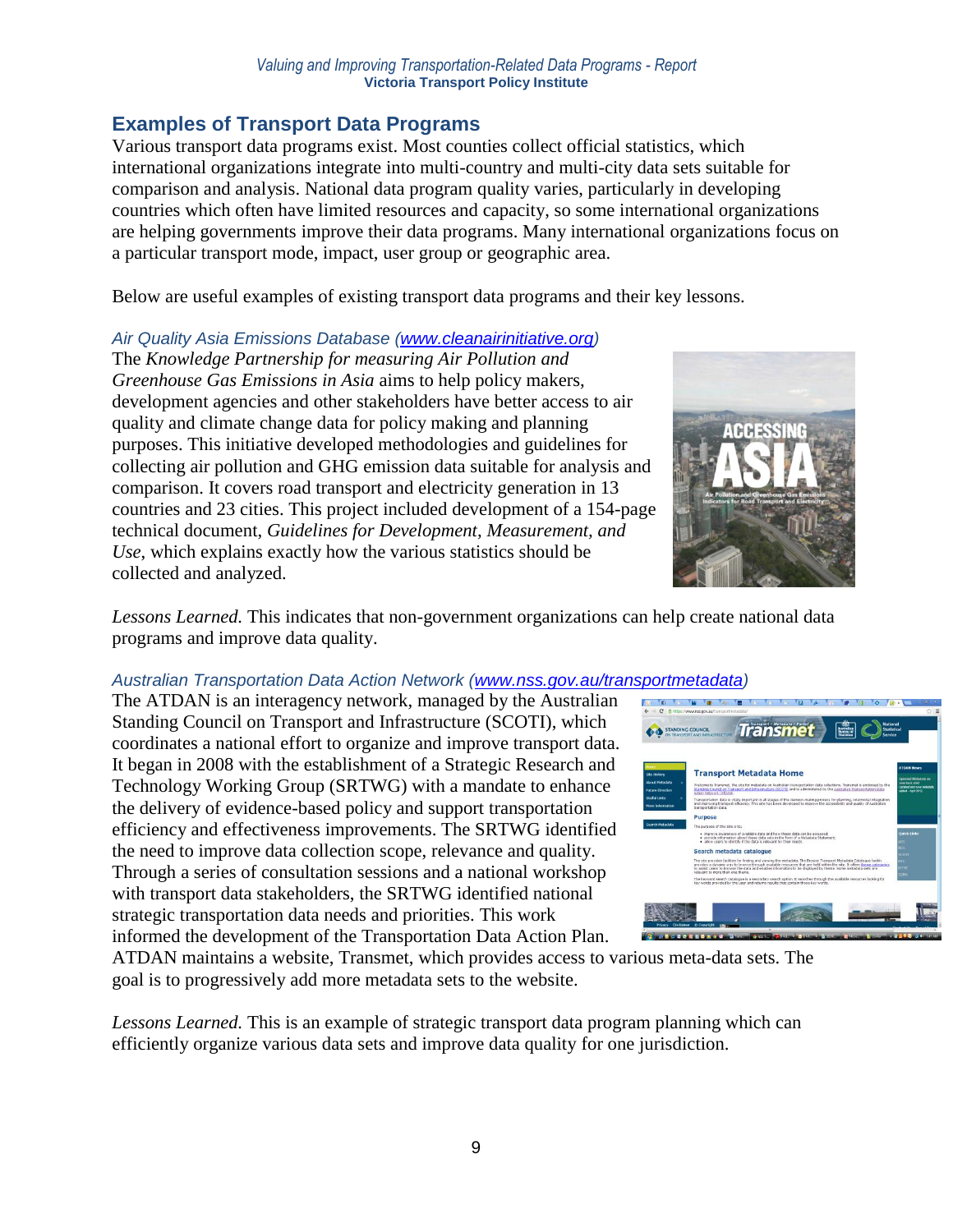### *Cities ACT [\(www.CitiesACT.org\)](http://www.citiesact.org/)*

Cities ACT is a website developed by Clean Air Asia that contains various data and indicators organized by location (country or city) and by topic (Air Quality and Climate Change, Transport and Energy). The data sets are organized to allow comparison and trend analysis, including usergenerated tables, charts or graphs. However, it is currently poorly populated, there are limited resources for expansion, and it has no quality improvement component.

*Lessons Learned.* Non-government organizations can help create useful data sets. However, they need suitable resources and support.

### *Global Transport Intelligence Initiative [\(www.slocat.net/key-slocat-prog/466\)](http://www.slocat.net/key-slocat-prog/466)*

*The Global Transport Intelligence* (GTI) initiative is a coordinated program of international organizations involved in the collection, analysis and dissemination of data on transport in the developing countries. It currently consists of several dozen organizations including the Asian Development Bank, the International Energy Agency, the International Road Federation and the United Nations Department for Economic and Social Affairs. An initial planning meeting was conducted on May 2011 in Paris hosted by the International Energy Agency.

*Lessons Learned.* There is a need for international coordination of transport data programs. This will require strategic planning and sufficient resources.

### *International Road Federation (IRF) World Road Statistics [\(www.irfnet.ch/world\\_road\\_statistics.php\)](http://www.irfnet.ch/world_road_statistics.php)*

The International Road Federation (IRF) is a nongovernmental, not-for-profit organization with a mission to encourage better, safer and more sustainable road networks. Since 1964 it has published the *World Road Statistics* (WRS) report, the most comprehensive source of road and vehicle data. It is based on the IRF's extensive network of official sources including national ministries, road authorities, statistics offices, and other data sources. These are the original source data widely used by other international organizations and researchers.



*Lessons Learned.* This is an example of an industry organization that integrate important statistics from multiple countries, and modestly supports data quality improvements.

## *International Energy Agency Mobility Model*

The International Energy Agency (IEA) collects and reports detailed energy production and consumption data from dozens of countries, published in the annual *World Energy Outlook*. The IEA maintains a team of specialists that collects this data in an annual cycle and works with the appropriate agencies in each country to improve their energy data programs. Their *Mobility Model* (MoMo) requires information on vehicle fleet size and type, vehicle travel, and transport fuel consumption. The IEA has found that much of the initially provided data contains inconsistencies and errors, but these can be corrected and data programs improved through continual quality improvement activities.

*Lessons Learned.* This is an example of a major international organization to integrate important statistics from multiple countries, and to support data quality improvements.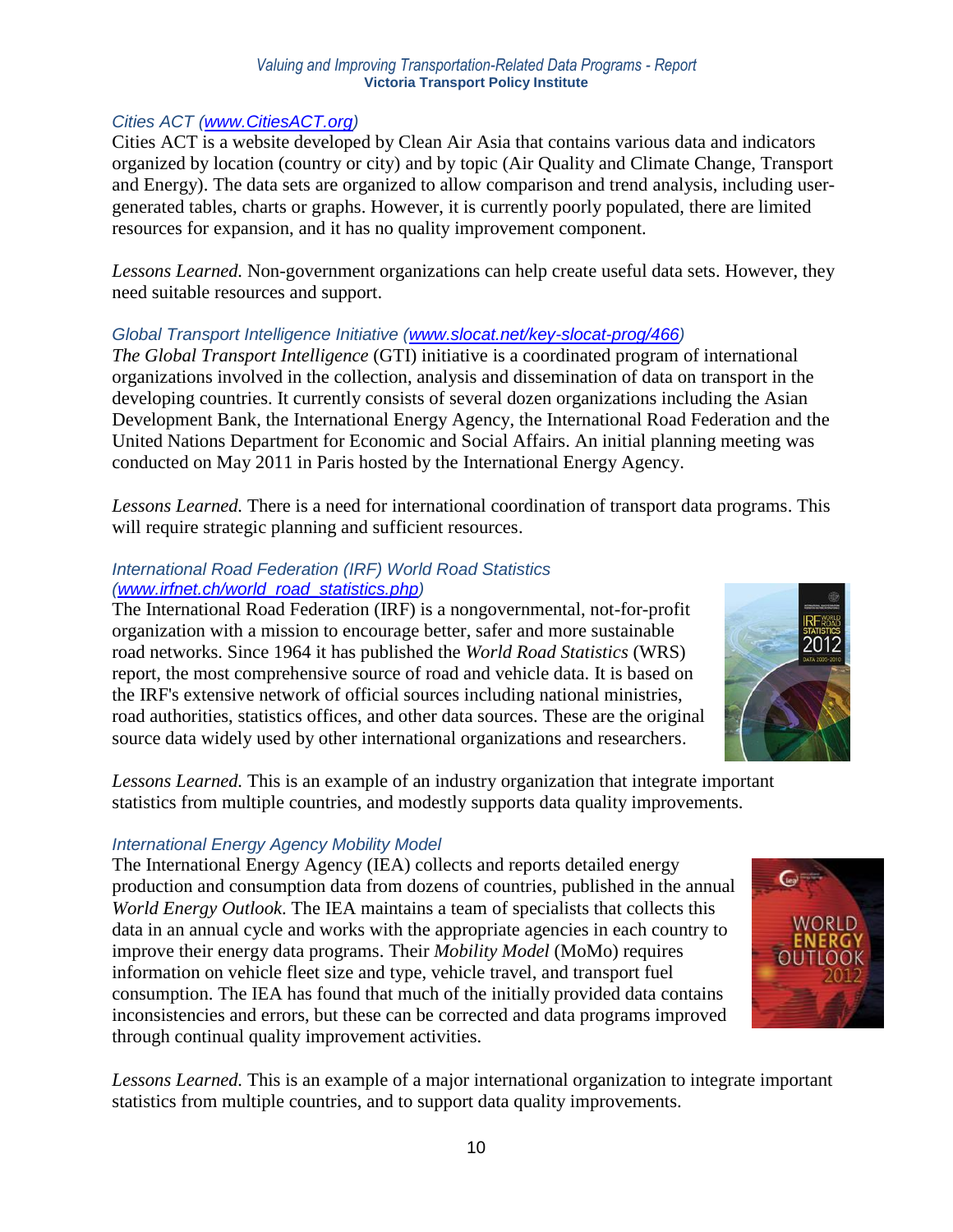#### *Mobility In Cities Database [\(www.uitp.org/knowledge/Statistics.cfm\)](http://(www.uitp.org/knowledge/Statistics.cfm)*  The Mobility in Cities Database includes demographic, transport and land use statistics from 100 major cities around the world, including population, economic activity, urban structure, the

number of road vehicles, taxis, the road network, parking, public transport networks (offer, usage and cost), individual mobility and choice of transport mode, transport system efficiency and environmental impact (duration and cost of transport, energy consumption, accidents, pollution, etc.). In total, 69 indicators (175 basic indicators) are compiled for each city. It includes analysis and discussion. This database builds on previous data collected for the *Millennium Cities Database*, published in 1995, which included data collected by academic researchers. These data sets have been widely used



by researchers, but have been criticized for possible inconsistencies, and there is apparently no program to continue data collection for future updates.

*Lessons Learned.* This database demonstrates the utility of having comparable data, the value of municipal rather than national level analysis, and the difficulties of developing and maintaining such a resource without significant resources.

#### *OECD Transport Statistics [\(www.oecd.org/sti/transport\)](http://www.oecd.org/sti/transport)*

The Organization for Economic Cooperation and Development (OECD) collects a wide range of data sets, including statistics on container and other freight transport, passenger transport (vehicle ownership and use), fuel consumption and road accidents for various countries (31 members and 22 other countries). These can be downloaded in database format. However, definitions vary (for example, it reports "road vehicle" and "car" travel, which is inconsistent with the U.S. vehicle categories, and some countries count all traffic deaths within 30 days of an accident, while others use other definitions) and data quality is uncertain. There does not seem to be any effort to improve data quality.

*Lessons Learned.* This is an example of a major international organization that provides abundant data of uncertain quality.

#### *TRB Special Task Force on Data for Decisions and Performance Measures*

This Task Force coordinates the activities of, and facilitates communication among, Transportation Research Board standing committees regarding the cross-cutting issues to address the necessary data resources and infrastructure to support decision making and performance measures. Although its mandate is not restricted, the Task Force is primarily concerned with the data needed for conventional transport planning, particularly for performance evaluation by U.S. federal, state and regional transportation agencies, as discussed later in this report.

*Lessons Learned.* This Task Force reflects a growing appreciation by U.S. transport professionals of the value of strategic data program planning, but it is not significantly expanding the scope of data collected or working with international organizations to improve data quality.

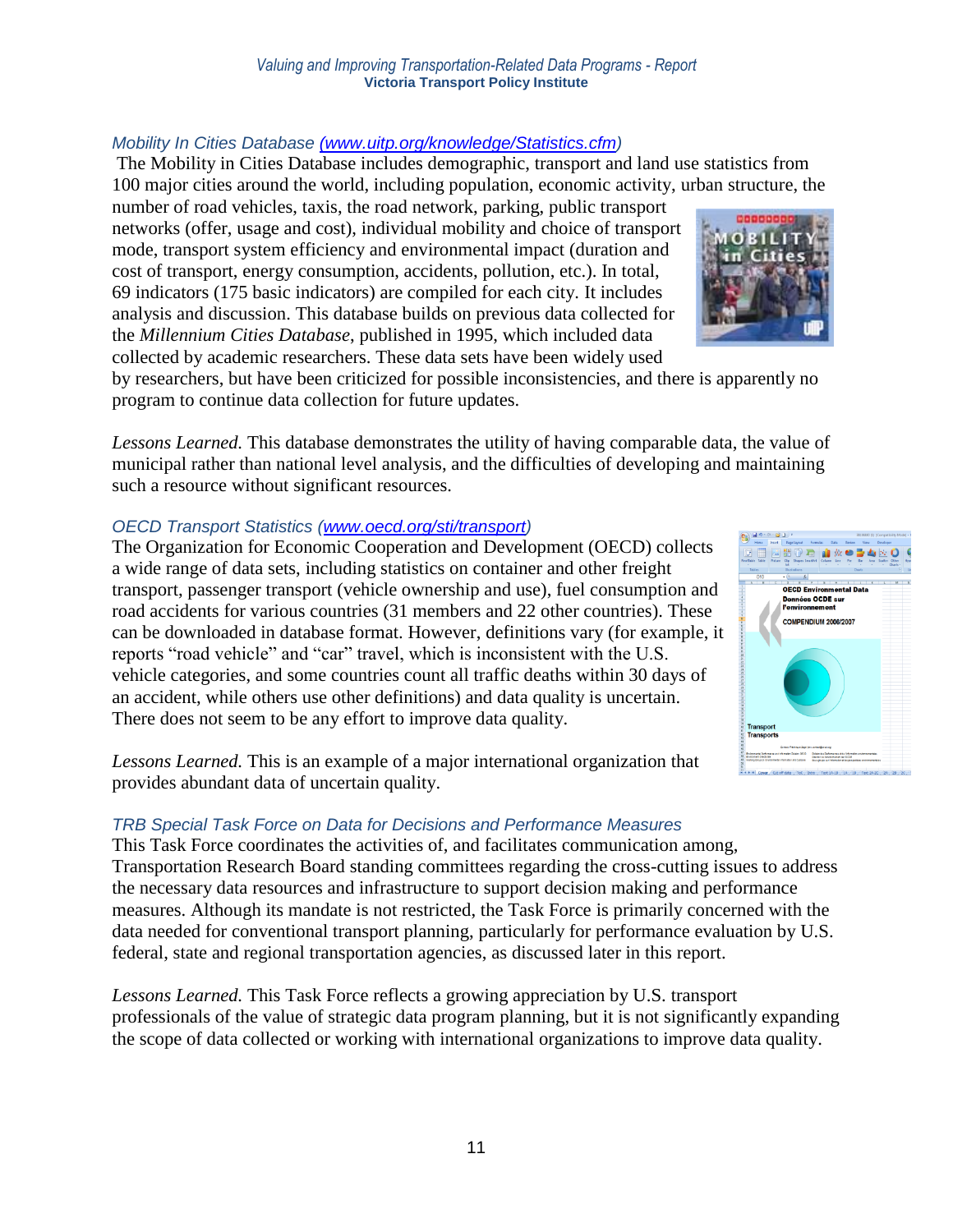*U.S. Highway Statistics Annual Report [\(www.fhwa.dot.gov/policyinformation/statistics.cfm\)](http://www.fhwa.dot.gov/policyinformation/statistics.cfm)* 

For more than four decades the U.S. Department of Transportation has required state and regional transportation agencies to report standardized statistics on roadway supply, conditions, vehicle travel and expenditures. These are integrated with various other data sets (such as traffic crashes and fuel consumption) and published in the *U.S. Highway Statistics Annual Report*. These data are available free on the Internet in various forms, including spreadsheets.



*Lessons Learned.* This is one of the most comprehensive, consistent and accessible sets of national transport-related data, but has some omissions and data quality problems.

Table 4 summarizes these programs' scope and future development. Some focus on particular subjects or geographic areas, and only a few have strategic plans which identify how they will develop in anticipation of future research needs, or quality control which continually improve the quality of data collected.

| Program                                                              | <b>Subjects</b>                                                                 | <b>Geographic</b><br><b>Territory</b> | <b>Strategic</b><br><b>Planning</b>       | <b>Quality</b><br><b>Control</b> |
|----------------------------------------------------------------------|---------------------------------------------------------------------------------|---------------------------------------|-------------------------------------------|----------------------------------|
| Air Quality Asia Emissions<br>Database                               | Air emissions, vehicle travel                                                   | Various Asian<br>countries and cities | Yes                                       | Yes                              |
| <b>Australian Transportation</b><br>Data Action Network              | All transport-related data                                                      | Australia                             | Yes                                       | Yes                              |
| Cities ACT                                                           | Air emissions, energy use,<br>transport activity, and other<br>city data        | Asian cities                          | Yes                                       | Uncertain                        |
| Global Transport Intelligence<br>Initiative                          | All transport-related data                                                      | International                         | Yes                                       | Yes                              |
| <b>International Road Federation</b><br><b>World Road Statistics</b> | Roadway supply, vehicle<br>ownership, vehicle travel,<br>related data           | All countries                         | Uncertain                                 | Yes                              |
| <b>International Energy Agency</b><br><b>Mobility Model</b>          | Energy use, emissions and<br>vehicle travel                                     | All countries                         | Yes                                       | Yes                              |
| <b>Mobility In Cities Database</b>                                   | Demographic, economic,<br>geographic and travel<br>activity                     | 100 major cities                      | No (does not<br>seem to be<br>continuing) | N <sub>0</sub>                   |
| <b>OECD Transport Statistics</b>                                     | Demographic, economic,<br>geographic, travel activity,<br>energy use, accidents | About 45 countries                    | Uncertain                                 | Uncertain                        |
| TRB Task Force on Data for<br>Decisions and Performance              | Potentially all transport-<br>related data                                      | U.S.                                  | Yes                                       | Uncertain                        |
| <b>U.S. Highway Statistics</b><br><b>Annual Report</b>               | Highway supply, condition,<br>vehicle travel, accidents                         | U.S. states and some<br>urban regions | Uncertain                                 | Some                             |

# *Table 4* **Example Data Program Scope**

*Existing data programs vary in scope, strategic planning or quality control.*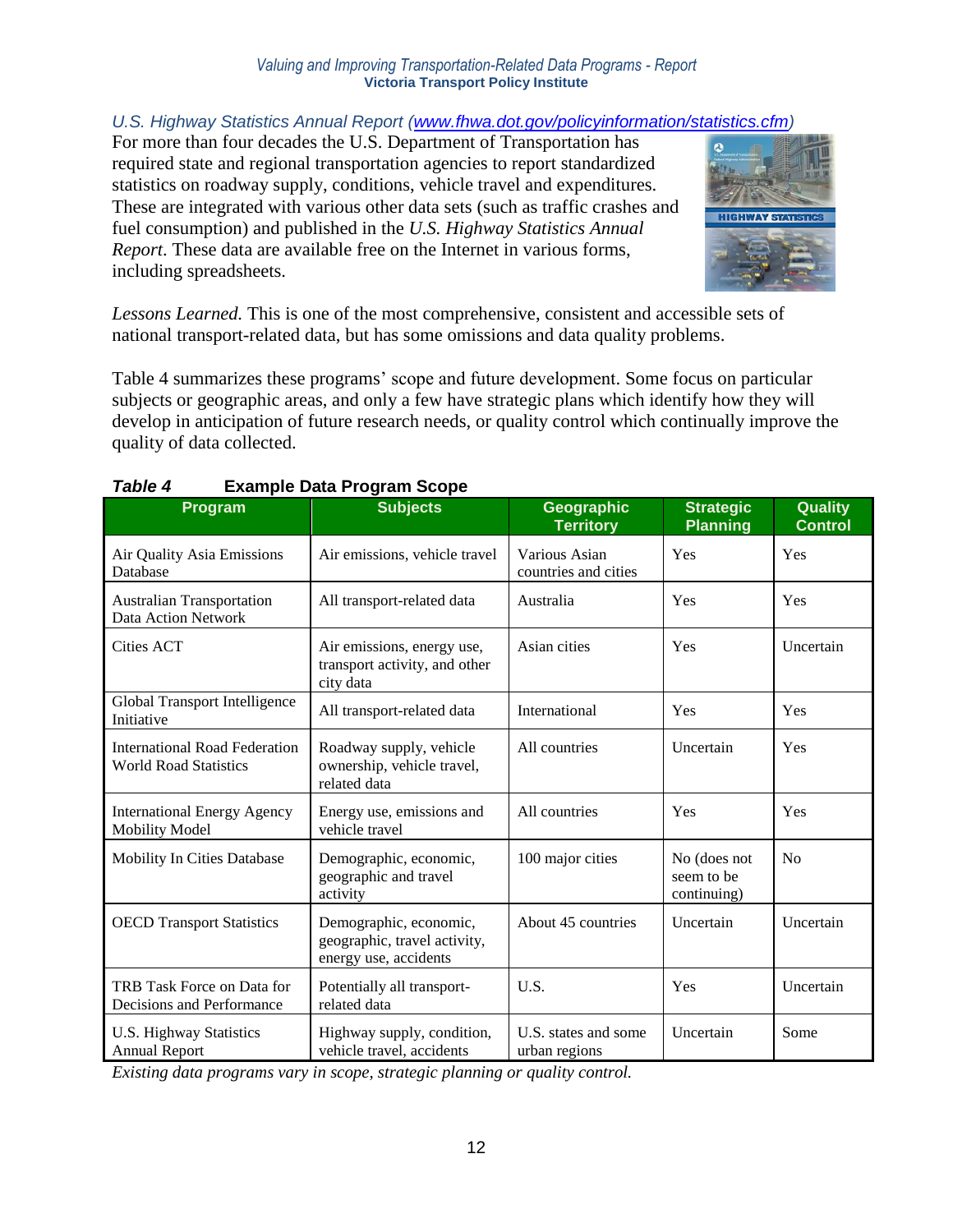# **Problems and Threats**

Transport-related data sets are often incomplete or inferior, and therefore unsuited for most planning or research purposes. Many existing data programs are designed for a specific purpose, such as traffic modeling, energy and emissions planning, or traffic risk analysis in a particular area. Definitions and collection methods often differ between different jurisdictions, agencies and times. Statistics that do exist are often unavailable to researchers. Table 5 summarizes rates the overall quality of various types of transport-related data. Even data rated "good" is often inferior or unavailable in some jurisdictions (particularly in developing countries) or at some scales (particularly at regional and local levels).

| <b>Facilities and</b><br><b>Services</b>                             | <b>Activities</b>                             | <b>Impacts</b>                                                                      | <b>Land Use</b>              |
|----------------------------------------------------------------------|-----------------------------------------------|-------------------------------------------------------------------------------------|------------------------------|
| Road and railroad supply                                             | Vehicle ownership (by type)                   | Transport facility and                                                              | Density and mix $(2)$        |
| and quality $(1)$                                                    | and user $(1)$                                | service expenditures (1)                                                            | Land use accessibility $(2)$ |
| Parking supply and price (2)                                         | Vehicle travel (by type,                      | Household transport                                                                 | Portion of land devoted      |
| Public transit supply and                                            | purpose and location) (1)                     | expenditures (2)                                                                    | to transport facilities (2)  |
| quality $(2)$                                                        | Freight transport (1)                         | Traffic accidents and                                                               | Land valuation (as           |
| Walking and cycling facility                                         | Person travel (by mode,                       | casualties by mode (1)                                                              | impacted by transport        |
| supply and quality $(3)$                                             | purpose and location) (2)                     | Energy consumption $(1)$                                                            | facilities and services)     |
| Port and airport size and                                            | Mode share $(1)$                              | Pollution emissions and                                                             | (3)                          |
| quality $(1)$                                                        | Non-motorized travel (3)                      | exposure $(2)$                                                                      | Costs and market values      |
| Transport system<br>connectivity (2)<br>Accessibility indicators (1) | Travel speeds and delay<br>$(congestion)$ (1) | Traffic and aircraft noise (2)<br>Transport quality for<br>disadvantaged groups (3) | (2)                          |

### *Table 5* **Transport-Related Data Quality Ratings**

*This table rates the overall quality of various types of data from good (1), moderate (2), and poor (3).*

Some statistics are of questionable accuracy. There is seldom independent review and reporting of data quality. International organizations, such as the International Road Federation and the International Energy Agency find significant errors, omissions and inconsistencies in much of the data they receive from national governments, requiring investigations and adjustments.

Many government agencies are under pressure to only implement "essential" activities. Few public officials appreciate the role these data play in efficiently achieving key planning objectives, and fewer are able to articulate these benefits to colleagues and the general public. Data programs are declining in some countries, including reduced scope, frequency, analysis and distribution of U.S. and Canadian census, American Community Survey and National Household Travel Survey data. This reflects a lack of appreciation by officials and the general public. Data program managers sometimes express reluctance or even fear of data program expansion and quality control. They express fears that standardization and quality control will increase their program costs and criticism of their work.

No U.S. government agency or major international professional organization currently promotes transport-related data program strategic planning.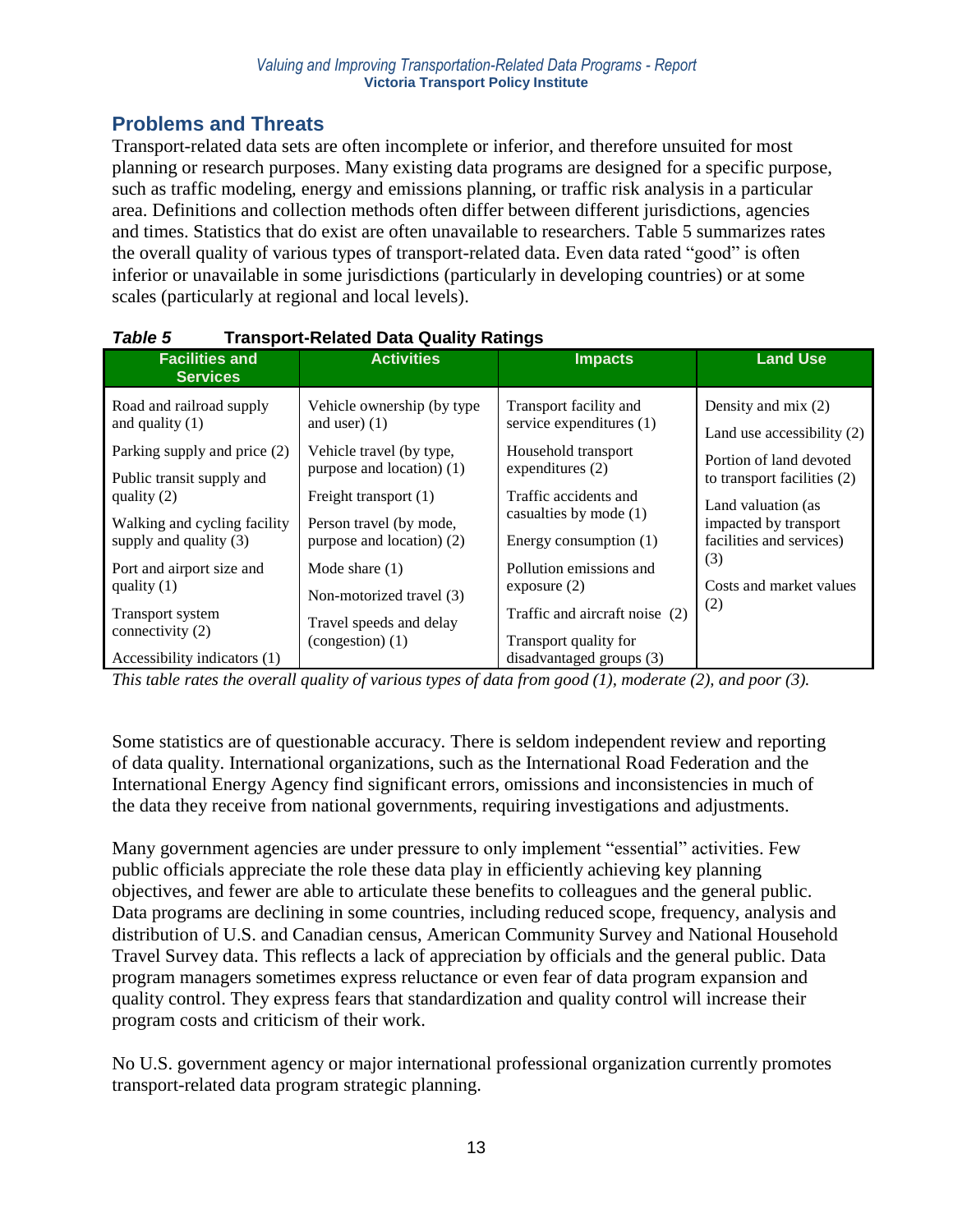# **Current U.S. Data Program Quality and Scope**

Some U.S. transportation organizations have strategic data program development plans. For example, in 2011 the Transportation Research Board released, *How We Travel: A Sustainable National Program for Travel Data*, which outlined long-term data needs, and it currently has a Special Task Force on Data for Decisions and Performance Measures working on these issues.

However, their mandates tend to be limited, primarily concerned with meeting the transport modeling and agency performance evaluation needs. They are only beginning to consider the data needs for more multi-modal planning (such as improved travel demand surveys, detailed information on non-motorized and public transit conditions, and land use factors), there is little consideration for the data required for sustainability planning (information for social equity analysis, parking costs, land use impacts, etc.), and there is currently virtually no effort to make U.S. data sets consistent with other countries, and therefore suitable for research.

|         | Expanded Scope → |                                                                                                                                      |                                                                                                                      |                                                                                                                              |  |  |  |
|---------|------------------|--------------------------------------------------------------------------------------------------------------------------------------|----------------------------------------------------------------------------------------------------------------------|------------------------------------------------------------------------------------------------------------------------------|--|--|--|
|         |                  | Automobile-Oriented                                                                                                                  | Multi-Modal                                                                                                          | Sustainability                                                                                                               |  |  |  |
|         |                  | Vehicle travel demand, roadway<br>conditions, traffic speeds, level of<br>service, accident rates                                    | Demand for alternative modes,<br>quality of non-motorized and<br>public transport service, land use<br>accessibility | Various social and economic<br>impacts including travel<br>affordability, quality of access<br>for non-drivers, health, etc. |  |  |  |
| ed      | Comprehensive    | Good within U.S. transport<br>agencies. Moderate to poor<br>at local and regional levels.                                            | Incomplete. Starting to<br>improve for multi-modal<br>level-of-service evaluation                                    | Incomplete. Some data are<br>starting to improve, but<br>others not at all.                                                  |  |  |  |
|         | Accurate         | Good.                                                                                                                                | Generally poor.                                                                                                      | Mixed, but generally<br>poor                                                                                                 |  |  |  |
| Quality | Consistent       | Good consistency between<br>states. Moderate to poor at<br>local and regional levels.<br>Little consistency with other<br>countries. | Generally poor.                                                                                                      | Generally poor                                                                                                               |  |  |  |
|         | Transparent      | Moderate to good.                                                                                                                    | Generally poor.                                                                                                      | Generally poor                                                                                                               |  |  |  |
|         | Frequent         | Moderate and declining                                                                                                               | Generally poor.                                                                                                      | Generally poor                                                                                                               |  |  |  |
|         | Available        | Moderate to good                                                                                                                     | Generally poor.                                                                                                      | Generally poor                                                                                                               |  |  |  |

## *Table 6* **Conventional Planning Modes and Impacts**

*Current efforts to improve U.S. data programs focus primarily on improving automobile-oriented performance evaluation data, such as vehicle travel demand, roadway conditions, fuel costs, etc. Less effort is being devoted to improving information concerning alternative modes or for sustainability factors. There is good consistency at the state level, but less at the local and regional level, and virtually no effort to develop consistent data with other countries.*

Current U.S. data program development efforts may be adequate for improving the ability of transport agency to model and evaluate motor vehicle travel conditions, but will be inadequate for evaluating other modes and accessibility factors, and other types of impacts, and will be least adequate for research purposes. As a result, future research will be more costly and less effective than if we started now to expand and improve data programs.

This is not to single out U.S. data programs, other countries have even less adequate data program strategic development plans.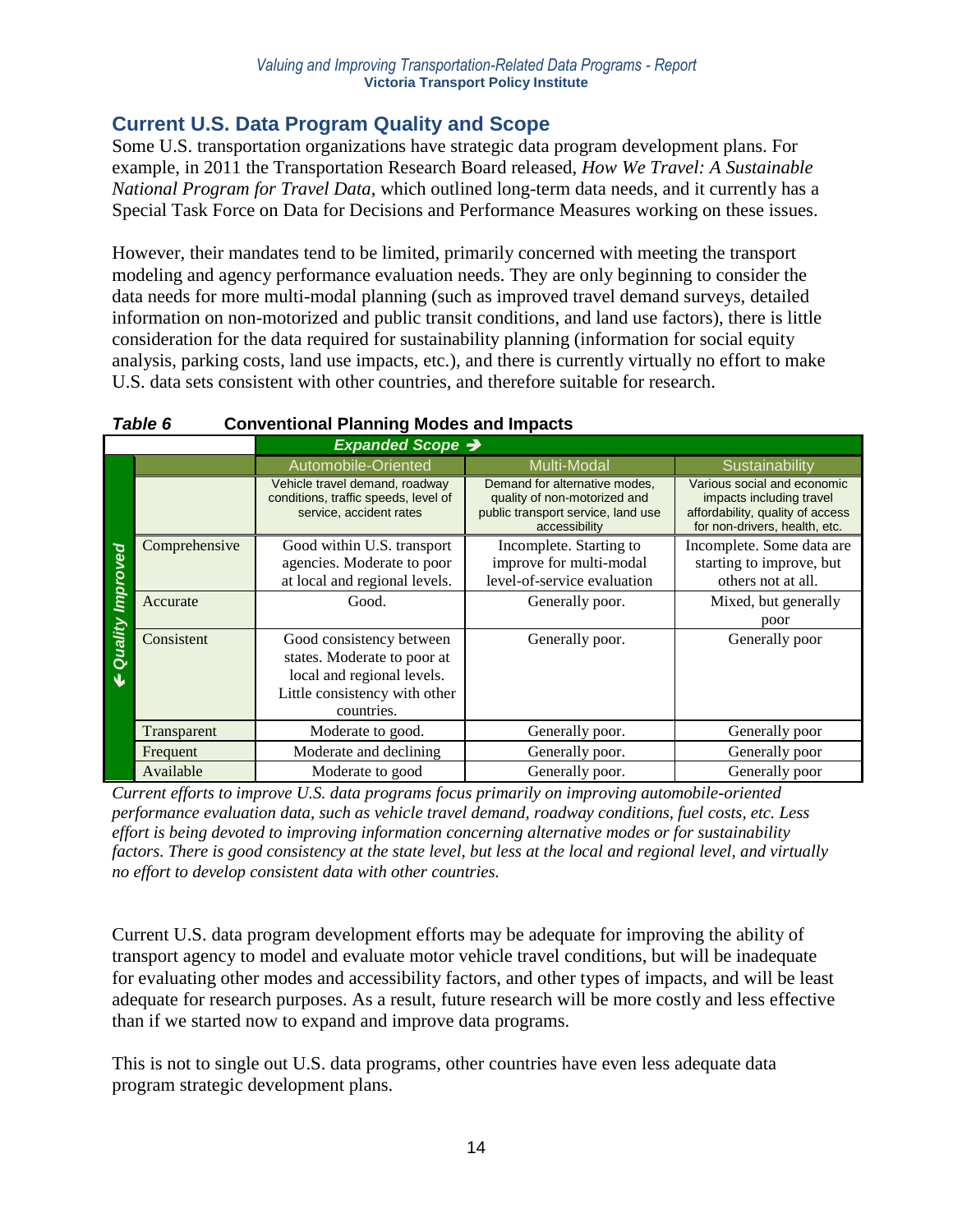# **Who Should Lead?**

Data program improvements are unlikely to occur on their own. Success will require leadership by appropriate organizations. This should include national organizations to support national data programs, and international organizations to provide guidance and coordination among various jurisdictions and agencies.

Several international organizations collect certain types of transport-related data, and have experience collecting data from various national agencies. The World Bank and the United Nations attempt to collect a wide range of data from all countries, but have little quality control (they seem to post whatever data are submitted by member nations and international organizations). The Air Quality Asia Emissions Database, the International Road Federation and the International Energy Agency collect specific types of data, and do have some degree of quality control. Cities ACT, OECD, and the European Union collect a variety of data for a specific geographic region, and have some quality control.

The Global Transport Intelligence Initiative has the goal to collect and dissemination transportrelated data around the world, particularly in developing countries. It currently has limited resources, and few OECD countries or transport professional organizations are directly involved.

Some academic and research organizations have tried to collect transport and land use data for various countries and cities, but their resources are limited. The *Mobility In Cities Database*, the *Global City Indicators* and other similar efforts collect comprehensive data for various urban areas, but they generally lack the resources needed for quality control and regular updates.

Within the U.S., the Transportation Research Board, AASHTO, the U.S. Department of Transportation, and its subsidiary the Bureau of Transportation Statistics, all have responsibility for long-term strategic transport planning and data collection, and are highly respected. However, they are specifically prohibited from political lobbying, which constrain some of their activities. The Institute of Transportation Engineers (ITE), the American Planning Association (APA), the American Road and Transportation Builders Association (ARTBA), and the American Public Transportation Association (APTA) have somewhat more limited responsibilities, but are unrestricted in their political activities, and have government affairs programs. Of these, only the ITE is an international organization.

Currently, no organization seems to have both the strategic vision and the resources needed to expand the scope and quality of transport-related data programs needed for more comprehensive and consistent transport-related data. The Global Transport Intelligence Initiative is probably the best positioned to achieve implement this goal, if it can build the necessary resources and partnerships, particularly with OECD member countries that are not currently involved.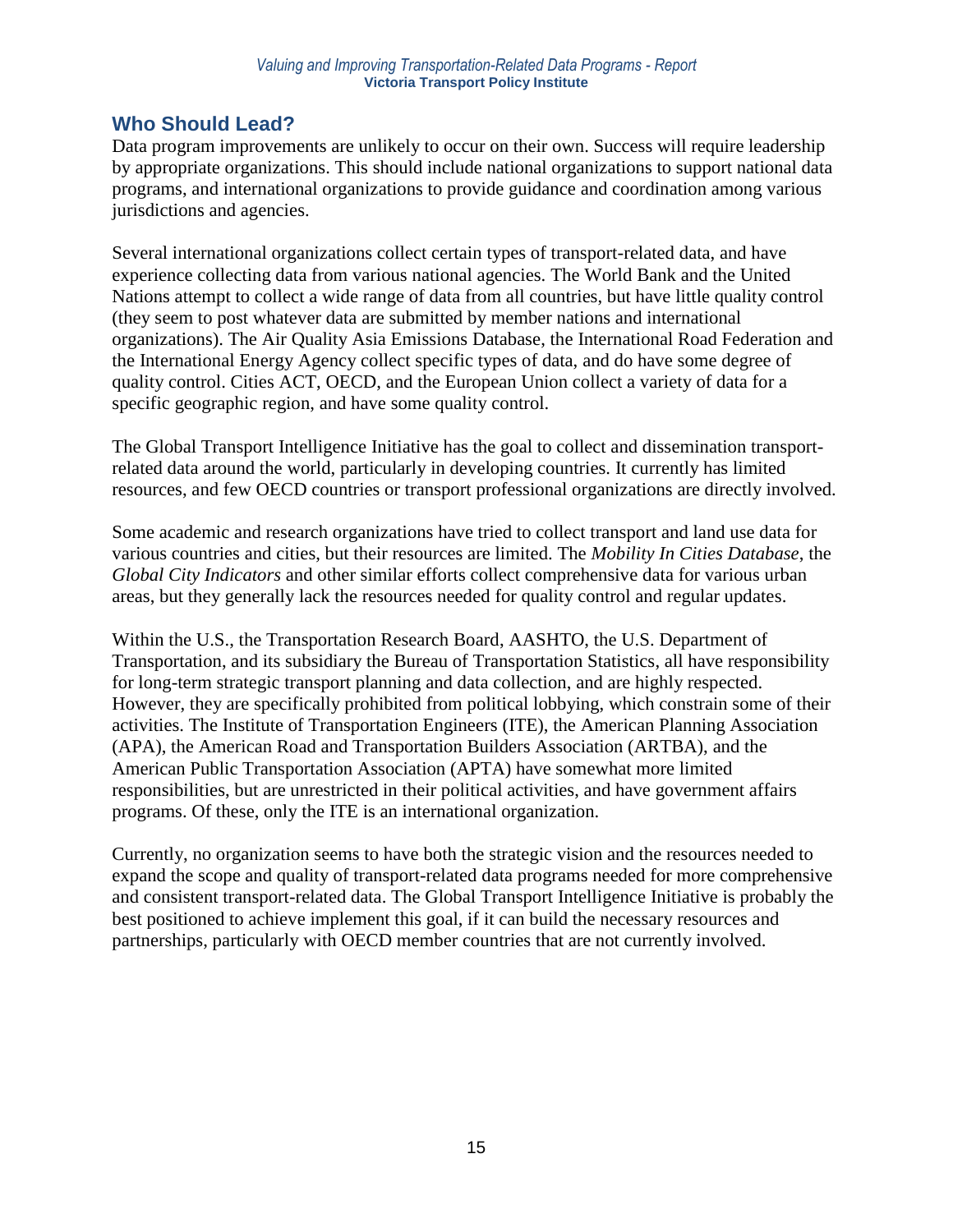# **Data Program Best Practices**

*This section describes various easy to improve data programs.*

Data should be treated as unique and valuable assets. Data should be collected, maintained and protected to maintain their future value.

Data program should have strategic plans that identify what and how data should be collected, who is responsible, and how program quality will be improved over time. These plans should attempt to anticipate future planning issues and their evaluation requirements, and therefore future data needs.

Transport-related data should be comprehensive and integrated, including multiple facilities, modes and impacts, at appropriate geographic scales (local, regional and national).

Data programs should strive to be efficient, taking advantage of existing data collection activities and newer technologies.

International organizations should establish data technical standards and guidelines for defining and collecting consistent, reliable transport-related data. These efforts should support professional development activities and apply Total Quality Management that continually improve data programs.

Transportation professional organizations should work to communicate the value of transportrelated data programs. We must become articulate at explaining the various benefits provided by data, the risks of reduced data quality, and the economic returns provided by data program investments. This must include detailed technical analyses, and easy-to-understand storied that communicate these concepts to general audiences.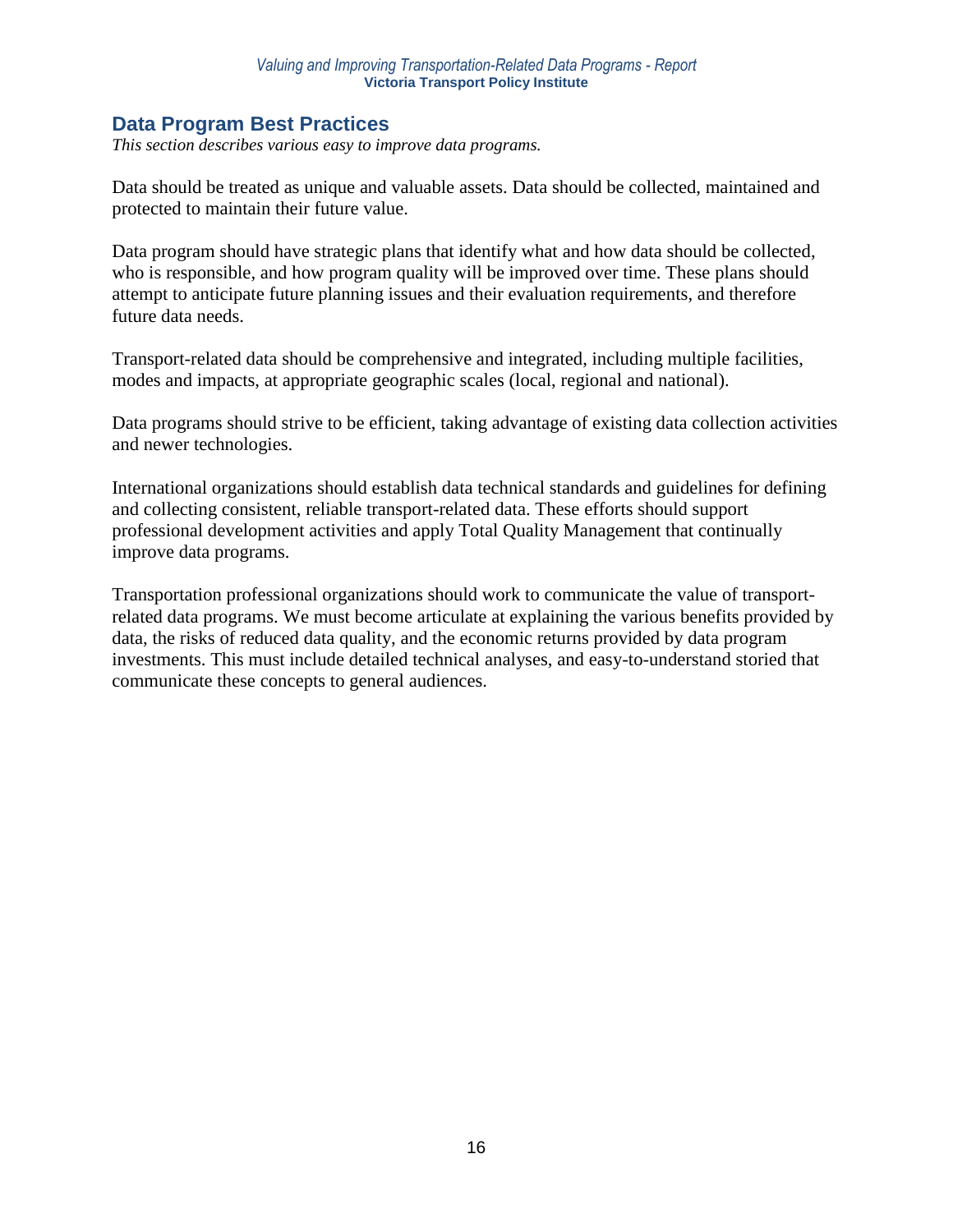# **Conclusions and Recommendations**

Comprehensive, high quality transport-related data are useful for many types of decision making. To be useful for planning and research, data sets much be suitably comprehensive, accurate, consistent, transparent, frequent and available, including multiple facilities, modes and impacts, at appropriate geographic scales (local, regional and national). New planning issues expand the demands for transport-related data.

Planners and researchers can describe countless situations in which our understanding of transport problems, and our ability to select optimal solutions, is constrained by inadequate data. Even basic data such as the number and types of vehicles on the road, the distances people travel, the amount of fuel consumed, and the number of traffic deaths and injuries that occur, are often difficult to determine and compare between different jurisdictions or time periods.

Different organizations, professions, and user groups have different perspectives concerning data priorities; many perceive the value of "their" data but not other types of data. Transport-related data are collected by many organizations, but resulting data sets are often incomparable or difficult to use due to inconsistent definitions and collection methods, or because the resulting data are difficult to obtain. Data program improvement costs are relatively modest compared with their potential benefits. Strategic planning can improve data program scope and quality at minimal cost by standardizing and coordinating existing data collection activities.

Governments should establish strategic data program development plans, which identify what, who and how transport-related statistics should be collected. This plan should strive to collect data efficiently, taking advantage of existing data collection activities and newer technologies. These programs should attempt to anticipate future planning demands, including newer planning issues, modes and impacts.

International organizations should establish data technical standards and guidelines for defining and collecting consistent, reliable transport-related data. These efforts should support professional development activities and apply Total Quality Management that continually improve data programs.

Some current data programs are under threat. In the future we may have less information on travel activity than we had in the past. A common narrative is that government activities in general, and data collection programs in particular, should be pared back to "essential" components. Yet, comprehensive and quality transport data essential for efficiently addressing many of the critical problems facing society, and it is impossible to know what data will be needed for future planning and research.

There is a need for transportation professionals to better communicate the value of data programs, and support strategic data program development. The transportation profession currently lacks leadership on these issues. Some organizations that have an interest in data program development are prohibited from lobbying, and some international organizations lack the resources to promote, plan, collect or improve data.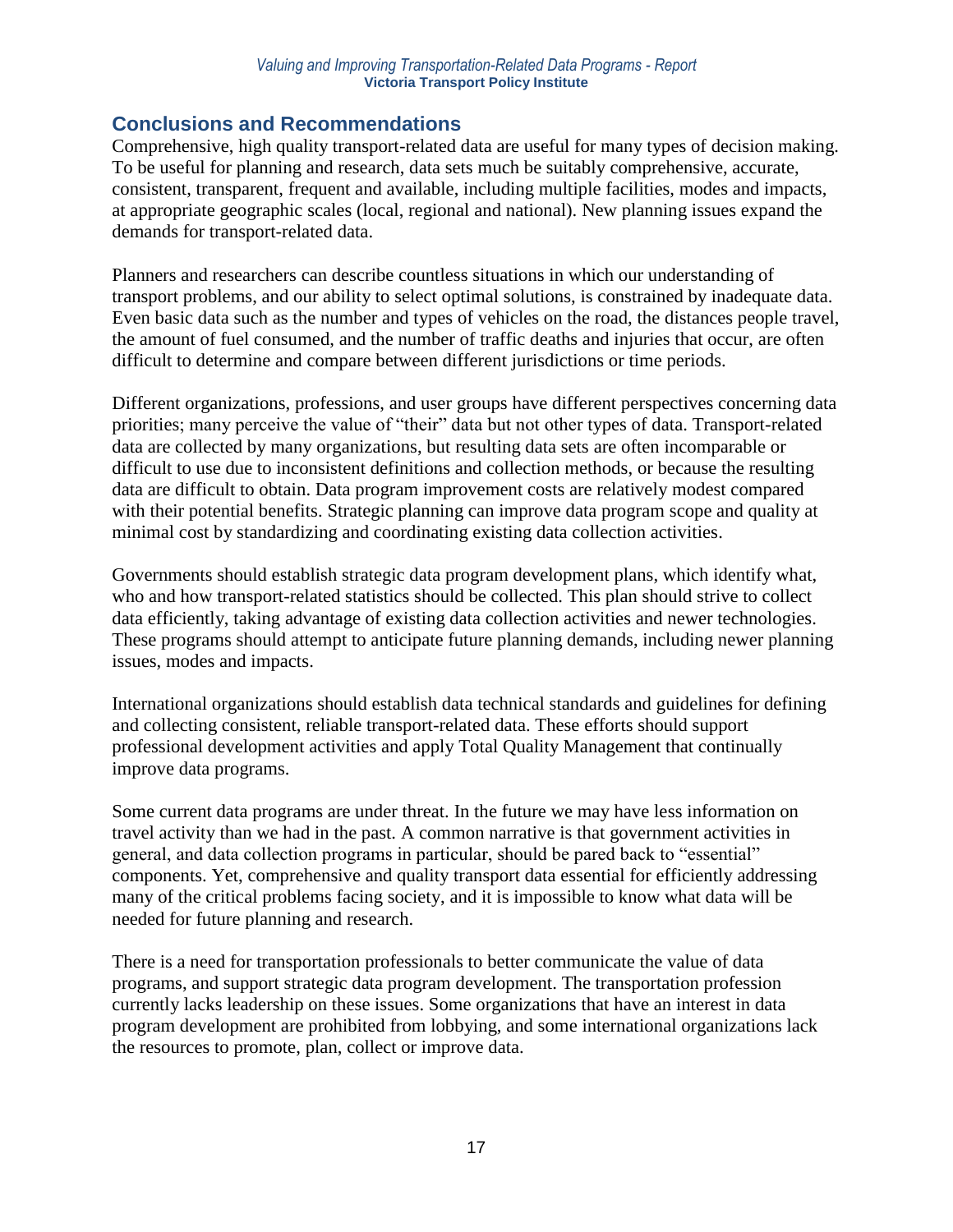# **References and Information Resources**

ACEEE (2010), *Where Has All the Data Gone?*, American Council for an Energy-Efficient Economy [\(www.aceee.org\)](http://www.aceee.org/); at [http://aceee.org/pubs/e101.htm.](http://aceee.org/pubs/e101.htm)

*American Statistical Association* [\(http://amstat.org\)](http://amstat.org/).

*Australian Transportation Data Action Network* [\(www.nss.gov.au/transportmetadata\)](http://www.nss.gov.au/transportmetadata) coordinates a national effort to improve the accessibility and quality of Australian transportation data.

José A. Barbero (2011), *Assessment of Transport Data Availability and Quality in Latin America*, InterAmerican Development Bank [\(www.iadb.org\)](http://www.iadb.org/); at [http://kmpfl.devgateway.org/sites/default/files/assessment\\_of\\_tansport\\_data\\_in\\_latin\\_america.pdf.](http://kmpfl.devgateway.org/sites/default/files/assessment_of_tansport_data_in_latin_america.pdf)

CAI-Asia (2012), *Knowledge Partnership for Measuring Air Pollution and GHG Emissions in Asia*, Clean Air Initiative for Asian Cities [\(http://cleanairinitiative.org\)](http://cleanairinitiative.org/); at http://cleanairinitiative.org/portal/sites/default/files/0027 APGHG Project Summary Dec2012.pdf.

CCAP (2010), *Data & Capacity Needs for Transportation NAMAs*, Center for Clean Air Policy [\(www.ccap.org\)](http://www.ccap.org/); at [www.ccap.org/index.php?component=programs&id=35.](http://www.ccap.org/index.php?component=programs&id=35)

*CitiesACT* [\(www.citiesact.org\)](http://www.citiesact.org/), an online database providing access to transport, energy and emission data for Asian cities and countries, maintained by the Clean Air Initiative for Asian Cities (CAI-Asia).

*Council of Professional Associations on Federal Statistics* [\(www.copafs.org\)](http://www.copafs.org/).

*Global Transport Intelligence Initiative* [\(www.slocat.net/key-slocat-prog/466\)](http://www.slocat.net/key-slocat-prog/466) is collaboration by international organizations involved in the collection, analysis and dissemination of transport data.

Todd Litman (2007), "Developing Indicators For Comprehensive And Sustainable Transport Planning," *Transportation Research Record 2017*, Transportation Research Board [\(www.trb.org\)](http://www.trb.org/), 2007, pp. 10-15; at [www.vtpi.org/sus\\_tran\\_ind.pdf.](http://www.vtpi.org/sus_tran_ind.pdf) Also see *Well Measured: Developing Indicators for Comprehensive and Sustainable Transport Planning*, VTPI [\(www.vtpi.org\)](http://www.vtpi.org/); at [www.vtpi.org/wellmeas.pdf.](http://www.vtpi.org/wellmeas.pdf)

Anthony May, Susan Grant-Muller, Greg Marsden and Sotirios Thanos (2008), *Improving The Collection And Monitoring Of Urban Travel Data: An International Review*, 08-1244, TRB Annual Meeting [\(www.trb.org\)](http://www.trb.org/); summary at [http://144.171.11.39/view.aspx?id=847932.](http://144.171.11.39/view.aspx?id=847932)

Lee Schipper, Herbert Fabian and James Leather (2009), *Transport and Carbon Dioxide Emissions: Forecasts, Options Analysis, and Evaluation*, Asian Development Bank [\(www.adb.org\)](http://www.adb.org/); at [www.adb.org/documents/papers/adb-working-paper-series/ADB-WP09-Transport-CO2-Emissions.pdf.](http://www.adb.org/documents/papers/adb-working-paper-series/ADB-WP09-Transport-CO2-Emissions.pdf)

SloCat (2010), *The Improvement of Developing Country Transport Data Collection, Analysis and Dissemination*, prepared by The Partnership for Sustainable, Low Carbon Transport for the United Nations Department Of Economic And Social Affairs [\(www.un.org/en/development/desa\)](http://www.un.org/en/development/desa); summary at [http://siteresources.worldbank.org/EXTURBANTRANSPORT/Resources/341448-](http://siteresources.worldbank.org/EXTURBANTRANSPORT/Resources/341448-1296493837095/Data_Huizenga_TT2011.pdf) [1296493837095/Data\\_Huizenga\\_TT2011.pdf.](http://siteresources.worldbank.org/EXTURBANTRANSPORT/Resources/341448-1296493837095/Data_Huizenga_TT2011.pdf)

SloCat (2012), *Transport Data Contact Group*, Sustainable, Low Carbon Transport Partnership [\(www.sutp.org\)](http://www.sutp.org/); at [www.sutp.org/slocat/work-program/transport-data-and-ghg-assessment.](http://www.sutp.org/slocat/work-program/transport-data-and-ghg-assessment)